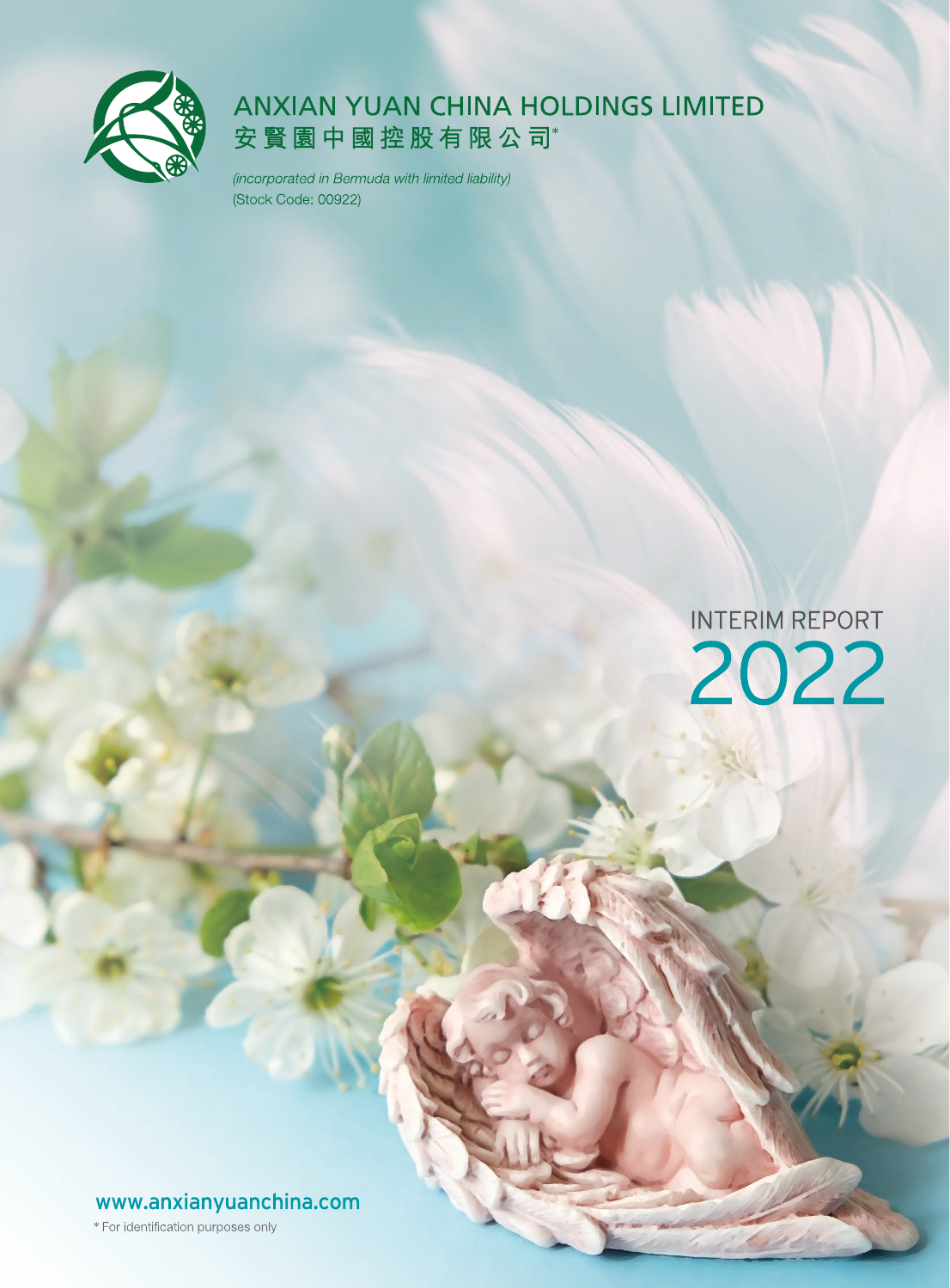# **CONTENTS**

|                                                          | Page            |
|----------------------------------------------------------|-----------------|
| <b>CORPORATE INFORMATION</b>                             | 2               |
| <b>MANAGEMENT DISCUSSION AND ANALYSIS</b>                | 3               |
| <b>OTHER INFORMATION</b>                                 | $\overline{7}$  |
| CONDENSED CONSOLIDATED STATEMENT OF PROFIT OR LOSS       | 12 <sup>°</sup> |
| CONDENSED CONSOLIDATED STATEMENT OF COMPREHENSIVE INCOME | 13              |
| CONDENSED CONSOLIDATED STATEMENT OF FINANCIAL POSITION   | 14              |
| CONDENSED CONSOLIDATED STATEMENT OF CHANGES IN EQUITY    | 16              |
| CONDENSED CONSOLIDATED STATEMENT OF CASH FLOWS           | 18              |
| NOTES TO THE CONDENSED CONSOLIDATED FINANCIAL STATEMENTS | 19              |
| <b>GLOSSARY</b>                                          | 33              |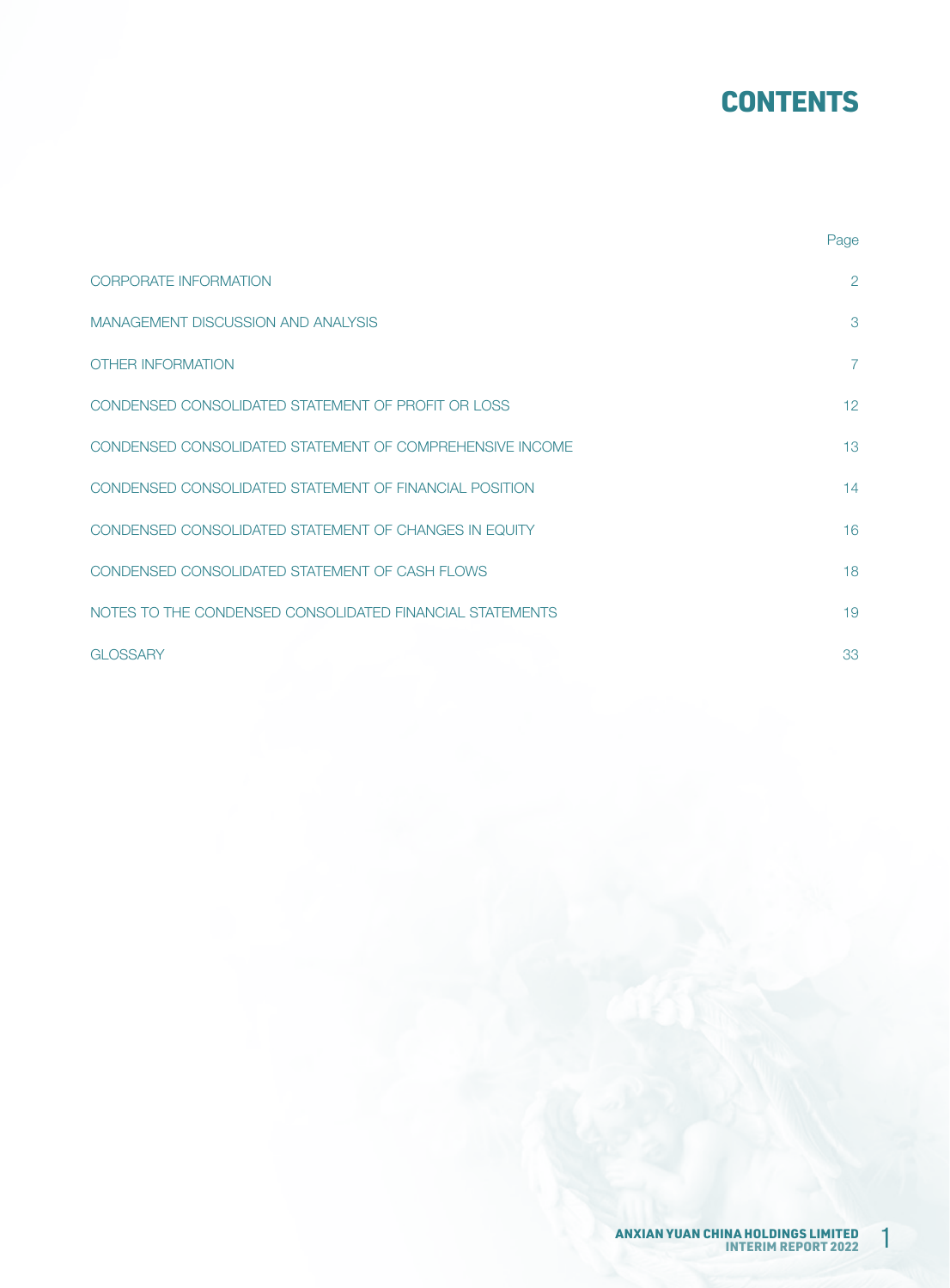# CORPORATE INFORMATION

## BOARD OF DIRECTORS

Executive Directors Mr. Shi Hua (Chairman) Mr. Shi Jun (Chief Executive Officer) Mr. Law Fei Shing (Deputy Chief Executive Officer)

Non-executive Director Mr. Wang Hongjie

Independent Non-executive Directors Mr. Chan Koon Yung Mr. Lum Pak Sum Ms. Hung Wan Fong, Joanne

### COMPANY SECRETARY

Ms. Chan Ka Man Karmen (appointed on 2 July 2021) Mr. Law Fei Shing (resigned on 2 July 2021)

### AUDIT COMMITTEE

Mr. Chan Koon Yung (Committee Chairman) Mr. Lum Pak Sum Ms. Hung Wan Fong, Joanne

### REMUNERATION COMMITTEE

Mr. Chan Koon Yung (Committee Chairman) Mr. Lum Pak Sum Ms. Hung Wan Fong, Joanne

### NOMINATION COMMITTEE

Mr. Shi Hua (Committee Chairman) Mr. Chan Koon Yung Mr. Lum Pak Sum Ms. Hung Wan Fong, Joanne

### AUTHORISED REPRESENTATIVES

Mr. Shi Hua Mr. Law Fei Shing

### AUDITOR

BDO Limited Certified Public Accountants 25th Floor, Wing On Centre 111 Connaught Road Central Hong Kong

### PRINCIPAL BANKER

CMB Wing Lung Bank Limited

### REGISTERED OFFICE

Clarendon House 2 Church Street Hamilton HM 11, Bermuda

## HEAD OFFICE AND PRINCIPAL PLACE OF BUSINESS IN HONG KONG

Room 1215, Leighton Centre 77 Leighton Road Causeway Bay, Hong Kong

### PRINCIPAL SHARE REGISTRAR AND TRANSFER AGENT

MUFG Fund Services (Bermuda) Limited 4th Floor North Cedar House 41 Cedar Avenue Hamilton HM 12, Bermuda

## HONG KONG BRANCH SHARE REGISTRAR AND TRANSFER OFFICE

Tricor Abacus Limited Level 54, Hopewell Centre 183 Queen's Road East, Hong Kong

### SHARE INFORMATION

Stock code: 00922 Board lot: 10,000 shares

### **WEBSITE**

www.anxianyuanchina.com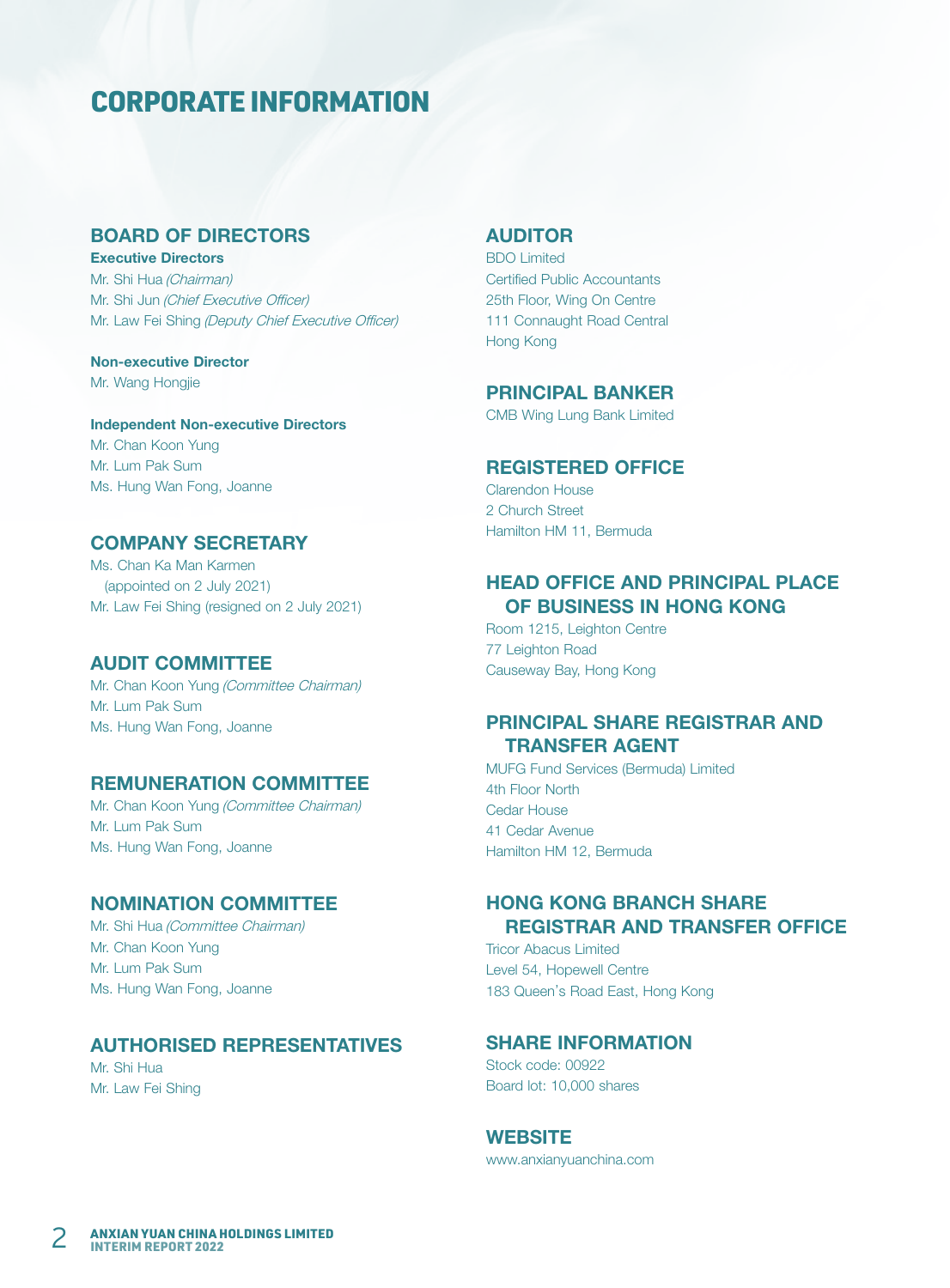#### MARKET OVERVIEW

As one of the traditional Chinese virtues, filial piety has a profound influence on Chinese generations by generations. The cultural heritage of "filial piety" has also laid a solid foundation for the existence and development of the funeral and burial industry in China.

Despite of the continuous COVID-19 pandemic and complicated and severe global economy, China has basically controlled the pandemic and embarked on the resumption of economic and social order, which ushered in a new development picture under the "14th Five-Year Plan". With the increasing per capita disposable income in China, more demands were generated for funeral and burial services in emotional and quality sense.

According to the Seventh National Population Census in 2020, there were approximately 260 million persons in the age group of 60 and above in China, up by 5.44% compared with 2010. Driven by the further aging of the population, China's huge population base and continuing urbanisation, the funeral and burial industry has developed as one of the most stable industries in China with a bright prospect.

#### BUSINESS REVIEW AND OUTLOOK

As one of the earliest service providers in the funeral and burial industry in the PRC, the Group remains true to its original aspiration, and is always committed to providing quality funeral and burial services, so that every customer can feel the respect and dignity, and express their mourning and filial piety.

During the period under review, under the correct leadership of the Board, all employees of the Group had worked together and united as one to achieve a good performance of both economic and social benefits, which enabled more standardised internal management and orderly development of various tasks. During the period, the Group's overall operations were stable. Sales continued to maintain a steady upward trend, financial costs and debt scale both realised a further reduction, and economic efficiency was significantly improved, which further consolidated the foundation for achieving the Group's medium and long-term development goals. The Group closely followed the "14th Five-Year Plan for Civil Affairs Development" promulgated by the state, continued to play its leading role in the industry, actively promoted the construction of civilised and green funeral and burial, and encouraged the use of environmentally friendly materials, land conservation, and ecological burial.

On the other hand, the Group had actively undertaken social responsibilities with organising several commemorations on heroic sacrifices and humanities memorial halls in various parks, covering fields such as environmental protection and cultural education, so as to inherit the eternal humanistic spirit of the nation and create a spiritual homeland of life care.

Activities such as "Anxian Yuan Ching Ming Public Memorial Ceremony cum Memorial Exhibition of Patriotic Celebrities", and "The 20th Anniversary Commemoration on the Sacrifice of Wang Wei, the Defender of Our Air and Maritime", which were extremely powerful and widespread, had received focus and support from all sectors of the community and sparked a boom on patriotic education.

2021 kicks off another two decades of the Group. The Group will continue to advocate and practise the business philosophy of "people-oriented, rooted in culture, with science as guidelines, and service provision as missions". With persistence in enterprise spirit of "carry forward old traditions and establish new ideology" and taking "Class• Anxian (品位 • 安賢)" as its core of construction, the Group will start a new chapter in the development history, and strive to forge a premium brand with social responsibility, strength and warming of the funeral and burial industry in the PRC.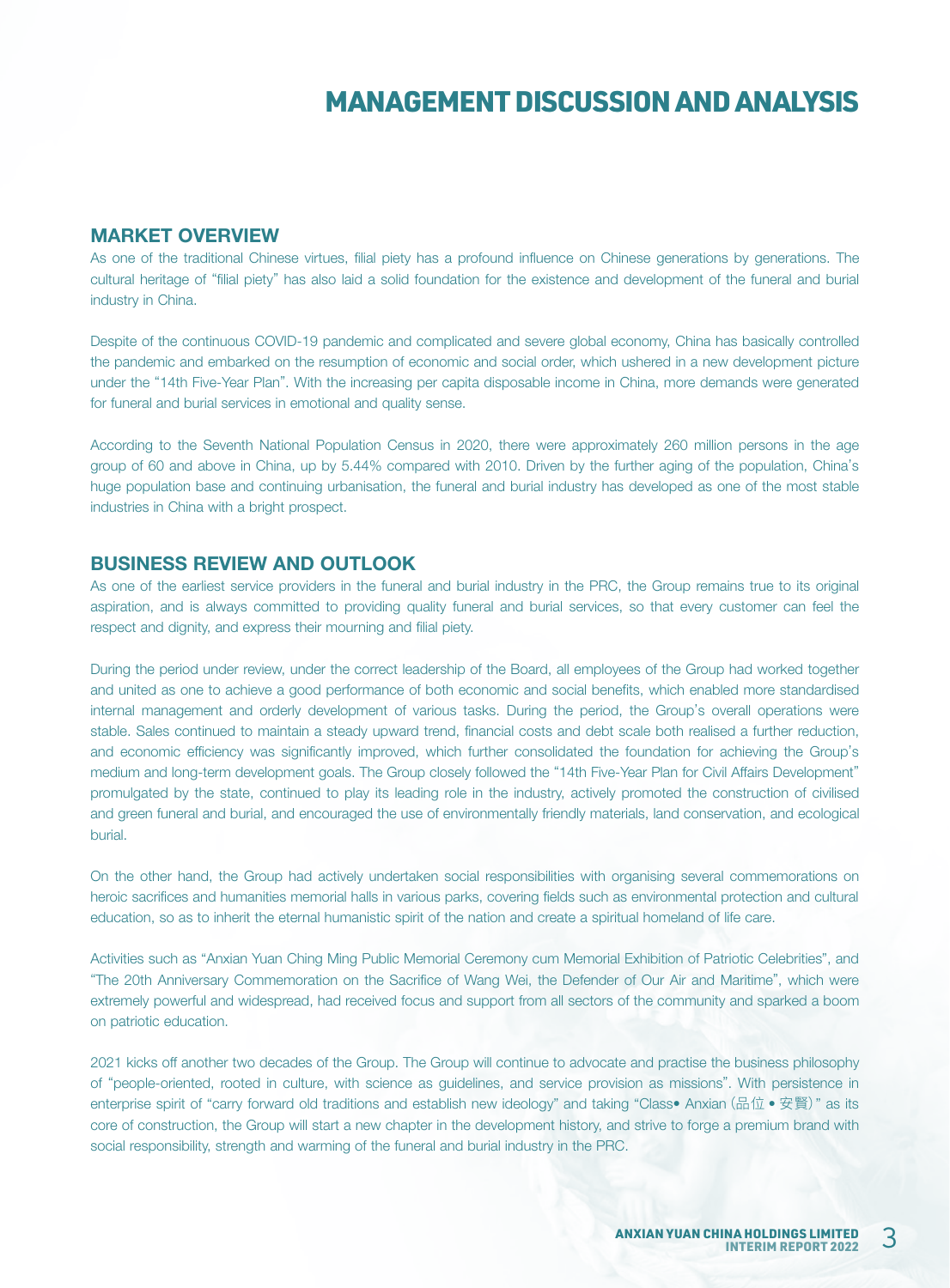#### FINANCIAL REVIEW

For the Period, the Group recorded net profit of approximately HK\$34,984,000 (six months ended 30 September 2020 approximately HK\$29,981,000) and revenue of approximately HK\$156,096,000 (six months ended 30 September 2020: approximately HK\$139,968,000). The Group's net profit increased period-on-period by approximately HK\$5,003,000 was mainly due to the increase in gross profit, which offset the increase in selling and distribution expenses and administrative expenses.

Gross profit increased from HK\$82,059,000 to HK\$106,876,000, an increase of HK\$24,817,000 compared with the periodon-period. It was mainly attributable to the increased revenue from HK\$139,968,000 to HK\$156,096,000 and better cost control of new types of tombs during the Period.

Selling and distribution expenses increased from HK\$11,139,000 to HK\$15,204,000, an increase of 36% compared with the period-on-period. It was mainly attributable to the increased spending on promotional activities.

Administrative expenses increased from HK\$30,844,000 to HK\$39,225,000 compared with the period-on-period. It was mainly due to the increase of cemetery related costs and employee benefit expenses.

The net assets of the Group as at 30 September 2021 was approximately HK\$961,201,000 (31 March 2021: approximately HK\$936,045,000). The Group's net assets increased period-on-period by approximately HK\$25,156,000 was mainly attributable to the increase in net profit and exchange gain on translation of financial statements of foreign operations of approximately HK\$12,371,000 due to the appreciation in RMB as at 30 September 2021.

### LIQUIDITY AND FINANCIAL RESOURCES

During the Period, the net cash inflow was approximately HK\$44,524,000 (six months ended 30 September 2020: net cash inflow of approximately HK\$151,825,000). As at 30 September 2021, the cash and cash equivalents of the Group were approximately HK\$302,875,000 (31 March 2021: approximately HK\$255,936,000). The Group had short-term bank and other borrowings of approximately HK\$42,012,000 (31 March 2021: approximately HK\$39,045,000) and long-term bank and other borrowings of approximately HK\$73,653,000 (31 March 2021: approximately HK\$90,348,000) as at 30 September 2021.

### GEARING RATIO

The gearing ratio (total liabilities/total assets) at the end of the Period was 0.31 (31 March 2021: 0.30).

### PLEDGE ON ASSETS

As at 30 September 2021, no properties were pledged for certain interest-bearing bank and other borrowings (31 March 2021: Nil)

As at 30 September 2021 and 31 March 2021, 98.38% equity interest in Zhejiang Anxian Yuan was pledged to secure the bank borrowings granted to this subsidiary.

#### **LITIGATION**

No outstanding litigation as at 30 September 2021 was noted.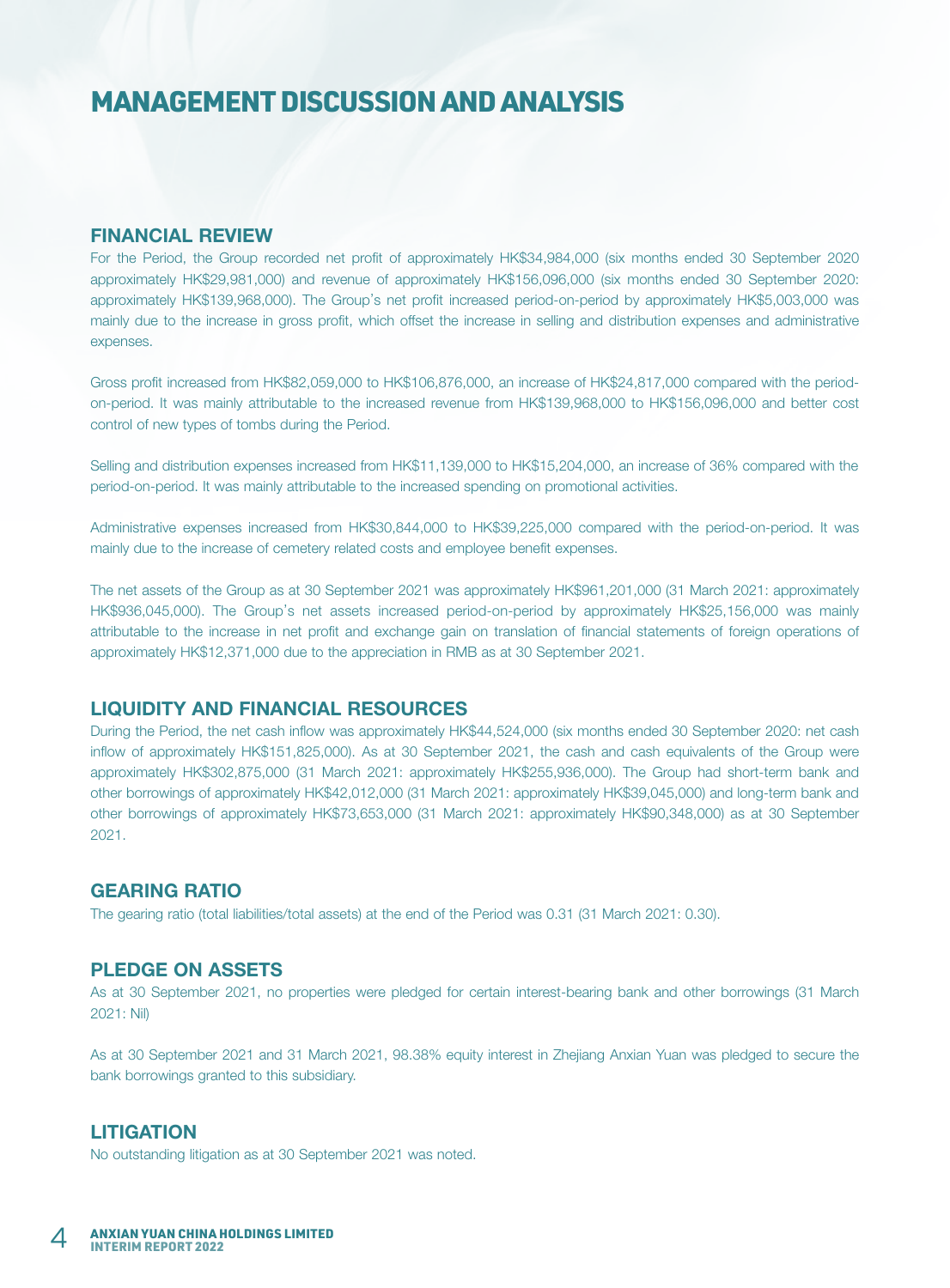### FINANCIAL GUARANTEE

No outstanding financial guarantee of the Group as at 30 September 2021 was noted.

#### EXPOSURE TO FLUCTUATIONS IN EXCHANGE RATES AND RELATED HEDGES

During the Period, the Group's businesses were mainly denominated in RMB. The PRC subsidiaries of the Group were operated in the PRC. All transactions, assets and liabilities of the PRC subsidiaries were denominated in RMB and were translated into HK\$ at the period end date as foreign operations. No foreign currency hedge was made during the Period.

#### EMPLOYEE AND REMUNERATION POLICIES

As at 30 September 2021, the Group had 12 employees (including Directors) (31 March 2021: 12 employees) and 302 employees (31 March 2021: 364 employees) in Hong Kong and the PRC respectively. The Group regularly reviews remuneration and benefits of employees according to the relevant market practice and individual performance of the employees. In addition to basic salary and mandatory provident fund, employees are entitled to other benefits such as share option scheme, of which the Directors may, at their discretion, grant options to employees of the Group. The remuneration policies of the Group's employees are subject to review regularly.

The Group has a share option scheme available for directors and employees of the Company or any of its subsidiaries.

Total staff costs (including Directors) for the Period amounted to approximately HK\$20,248,000 (six months ended 30 September 2020: approximately HK\$17,764,000), of which contribution to mandatory provident fund accounted for approximately HK\$60,000 (six months ended 30 September 2020: approximately HK\$60,000).

#### RIGHTS ISSUE AND USE OF THE NET PROCEEDS

On 25 March 2020, the Company announced that the Board proposed to implement the Rights Issue on the basis of three rights shares for every two Shares in issue at the subscription price of HK\$0.1 per rights share, to raise up to approximately HK\$133.3 million before expenses by way of issuing up to 1,332,817,890 rights shares ("Rights Issue").

On 30 July 2020, the Company completed the Rights Issue and issued 1,332,817,890 rights shares. The net proceeds from the Rights Issue was approximately HK\$131.5 million.

Further details of the Rights Issue were set out in the Company's announcements dated 25 March 2020, 28 May 2020, 29 July 2020, 30 July 2020 and 18 September 2020, Company's circular dated 29 April 2020 and Company's prospectus dated 8 July 2020 (collectively "Rights Issue Documents").

Pursuant to the Company's announcement dated 26 November 2021 in relation to the change in use of proceeds from Rights Issue, in light of the current market conditions, the Board has resolved that it would be in the best interest of the Company and the Shareholders to reallocate the unutilized net proceeds of HK\$81,490,000 which was originally allocated for potential strategic investment opportunity(ies) to (i) the repayment of existing debts and payables, which will allow the Group to lower its gearing ratio, reduce its interest expenses and financing costs and to achieve greater flexibility on the allocation of the Group's internal resources for the daily operation of the Group; and (ii) as general working capital to meet the Group's business development and allow the Group to deploy its financial resources to cope with the economic uncertainties in the future.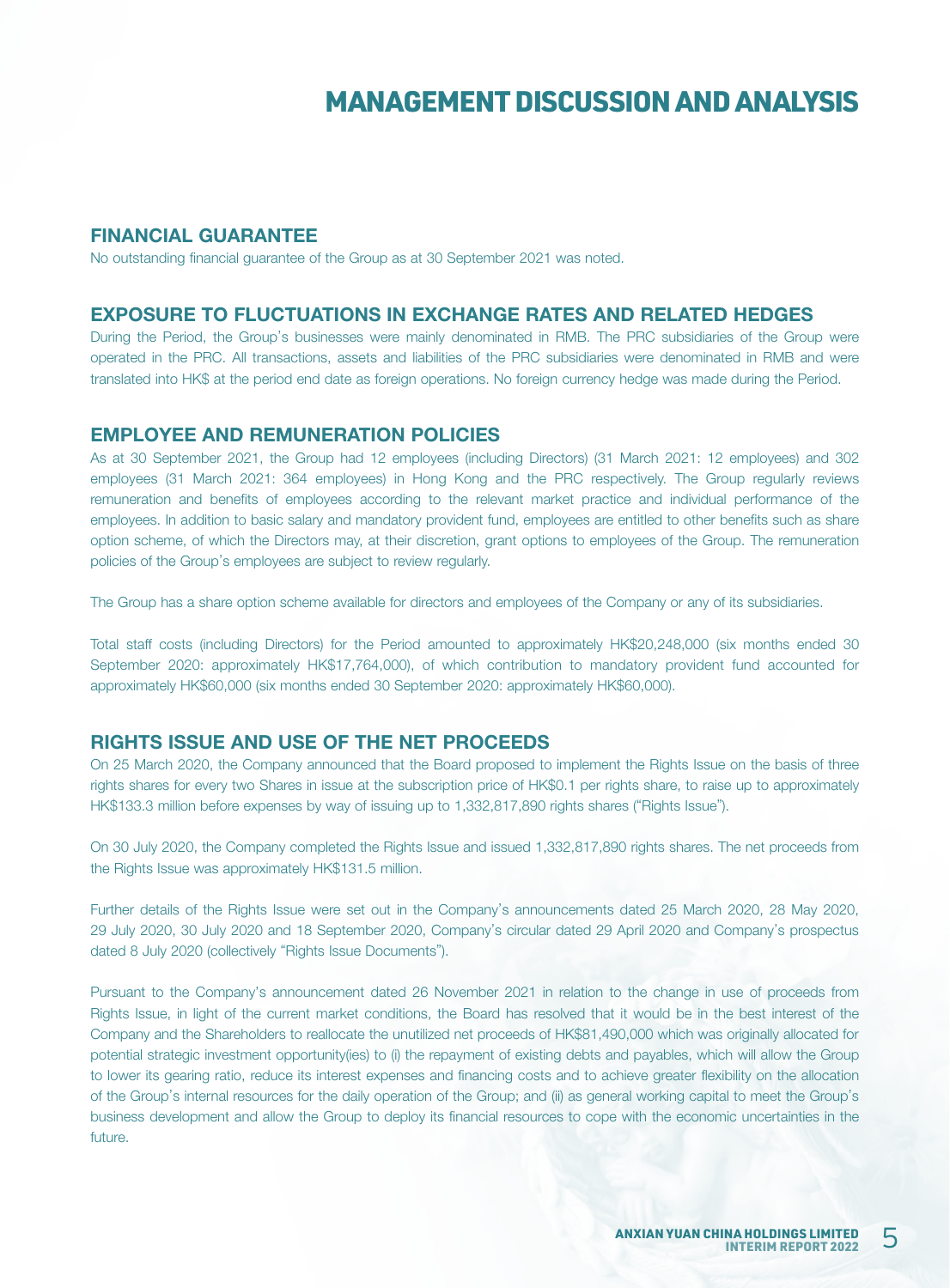The following table sets out the details of the intended use of net proceeds as stated in the Rights Issue Documents, the actual use of net proceeds up to 30 September 2021, the remaining balance of unutilised net proceeds as at 30 September 2021, the reallocation of unutilized net proceeds and the expected timeline for utilising the remaining unutilised net proceeds:

| Original intended use of<br><b>Net Proceeds</b>        | Intended use of<br>net proceeds<br>as stated in the<br><b>Rights Issue</b><br><b>Documents</b><br>$(\%)$ | Actual use of<br>net proceeds up<br>to 30 September<br>2021 | <b>Remaining</b><br>balance of<br>unutilised net<br>proceeds as at<br><b>30 September</b><br>2021 | <b>Reallocation</b><br>of unutilized<br>net proceeds | <b>Expected</b><br>timeline for<br>utilization<br>(Note) |
|--------------------------------------------------------|----------------------------------------------------------------------------------------------------------|-------------------------------------------------------------|---------------------------------------------------------------------------------------------------|------------------------------------------------------|----------------------------------------------------------|
| Potential opportunity (ies) in<br>strategic investment | HK\$81,490,000<br>(62%)                                                                                  |                                                             | HK\$81,490,000                                                                                    |                                                      |                                                          |
| Repayment of existing debts<br>and payables            | HK\$28,891,000<br>(22%)                                                                                  | HK\$28,891,000                                              |                                                                                                   | HK\$60,000,000                                       | By 30 April 2023                                         |
| General working capital                                | HK\$21,120,000<br>(16%)                                                                                  | HK\$21,120,000                                              |                                                                                                   | HK\$21,490,000                                       | By 28 February<br>2022                                   |
|                                                        | HK\$131,501,000                                                                                          | HK\$50,011,000                                              | HK\$81,490,000                                                                                    | HK\$81,490,000                                       |                                                          |

Note: The expected timeline for using the unutilised net proceeds is based on the best estimation of the present and future business market situations made by the Board, and it will be subject to changes based on the future development of market conditions.

### RESULTS AND DIVIDEND

The results of the Group for the Period are set out under the condensed consolidated statement of profit or loss and the condensed consolidated statement of comprehensive income on pages 12 and 13 respectively.

The Directors have declared an interim dividend of HK0.9 cent per share for the six months ended 30 September 2021 (six months ended 30 September 2020: HK0.8 cent), which is payable on Monday, 10 January 2022 to the Shareholders whose names appear on the registers of members of the Company on Monday, 20 December 2021.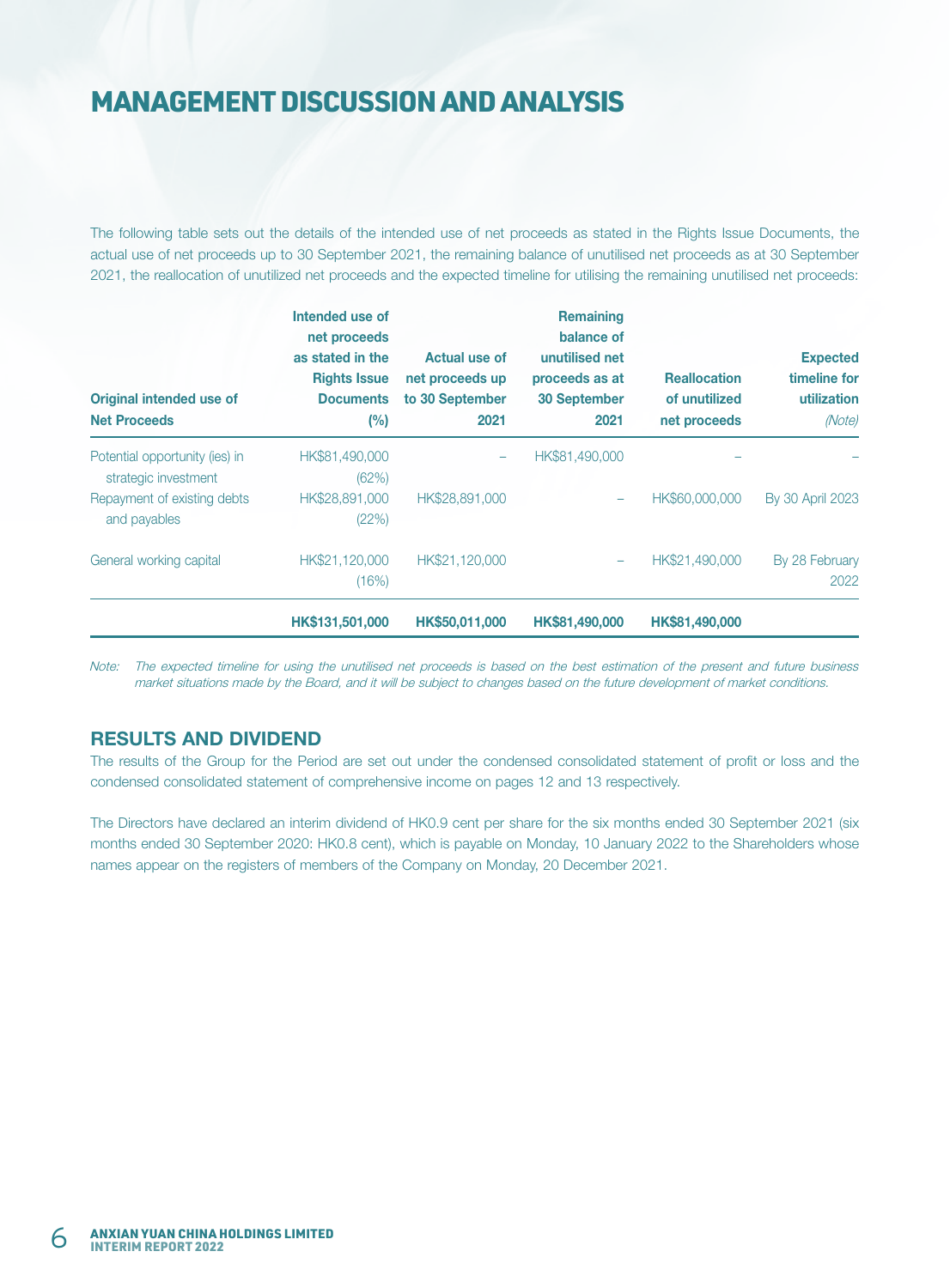## DIRECTORS' AND CHIEF EXECUTIVE'S INTERESTS AND SHORT POSITIONS IN THE SHARES, UNDERLYING SHARES AND DEBENTURES

As at 30 September 2021, the interests and short positions of the Directors and the chief executives of the Company (the "Chief Executives") in the shares, underlying shares and debentures of the Company or any of its associated corporations within the meaning of Part XV of the SFO, which had been notified to the Company and the Stock Exchange pursuant to Divisions 7 and 8 of Part XV of the SFO, or which were required to be entered in the register referred to therein pursuant to section 352 of the SFO, or which were required to be notified to the Company and the Stock Exchange pursuant to the Model Code, were as follows:

#### Long Position in the ordinary Shares of HK\$0.1 each:

| <b>Name of Director</b> | <b>Nature of interest/Capacity</b> | <b>Number of</b><br><b>Shares held</b> | <b>Approximate</b><br>percentage of<br>shareholding<br>(Note 3) | <b>Notes</b> |
|-------------------------|------------------------------------|----------------------------------------|-----------------------------------------------------------------|--------------|
| Mr. Shi Hua             | <b>Beneficial Owner</b>            | 25,795,000                             | 1.16%                                                           |              |
|                         | Interest of controlled corporation | 1,273,530,616                          | 57,33%                                                          |              |
| Mr. Shi Jun             | <b>Beneficial Owner</b>            | 30,500,000                             | 1.37%                                                           |              |
| Mr. Law Fei Shing       | <b>Beneficial Owner</b>            | 50,000,000                             | 2.25%                                                           |              |
|                         | Interest of controlled corporation | 1.273.530.616                          | 57.33%                                                          | 2            |

Notes:

- 1. 1,273,530,616 Shares were registered in the name of Master Point Overseas Limited. Master Point Overseas Limited is a company incorporated under the laws of the British Virgin Islands, the entire issued share capital of which is legally and beneficially owned by Mr. Shi Hua. Under the SFO, Mr. Shi Hua was deemed to be interested in 1,273,530,616 Shares held by Master Point Overseas Limited.
- 2. 1,273,530,616 Shares held by Master Point Overseas Limited were subject to a share charge executed by Master Point Overseas Limited as charger in favour of Excel Precise International Limited ("Excel Precise") as chargee which is owned as to 25% by Mr. Law Fei Shing and 73.5% by True Promise Investments Limited ("True Promise"), a company which in turn is wholly-owned by Mr. Law Fei Shing. Accordingly, Mr. Law Fei Shing and True Promise were deemed to be interested in the 1,273,530,616 Shares in which Excel Precise was interested under the SFO.
- 3. The percentages are calculated based on the total number of ordinary shares of the Company in issue as at 30 September 2021 which was 2,221,363,150.

Save as disclosed above, as at 30 September 2021, so far as was known to the Directors, none of the Directors or the Chief Executives had an interest or short position in any shares, underlying shares or debentures of the Company or any of its associated corporations (within the meaning of Part XV of the SFO) as recorded in the register of interests required to be kept by the Company pursuant to section 352 of the SFO, or as otherwise notified to the Company and the Stock Exchange pursuant to the Model Code.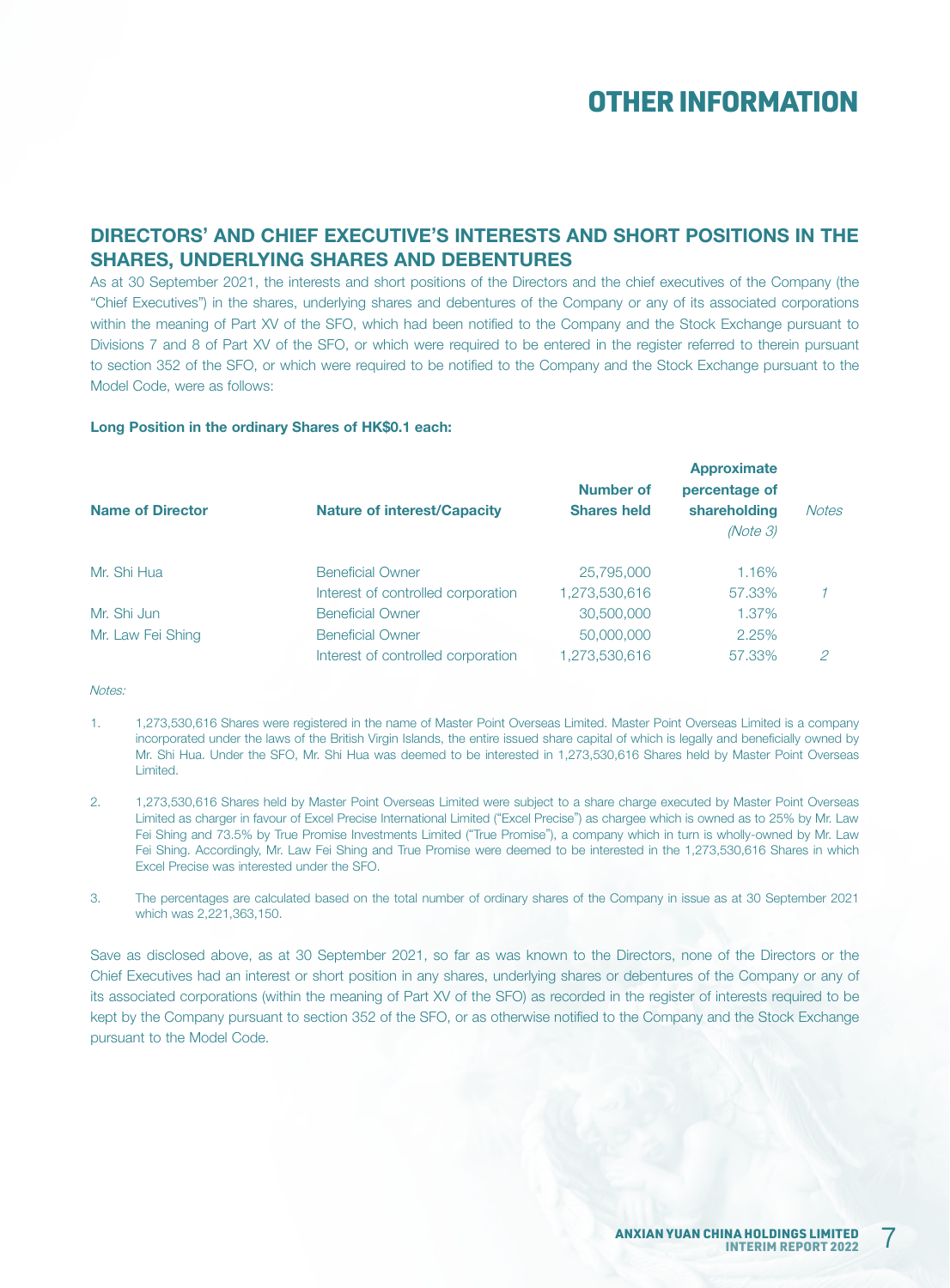### SUBSTANTIAL SHAREHOLDERS' INTERESTS AND SHORT POSITIONS IN SHARES AND UNDERLYING SHARES

As at 30 September 2021, so far as is known to the Directors and according to the register kept by the Company under Section 336 of the SFO, the following Shareholders, other than a Director or Chief Executive Officer, had an interest or short position in the Company's shares and underlying shares which would fall to be disclosed to the Company under the provisions of the Divisions 2 and 3 of Part XV of the SFO, or who was directly or indirectly, interested in 5% or more of the nominal value of any class of share capital carrying rights to vote in all circumstances at general meetings of any member of the Group.

#### Long positions in the ordinary Shares of HK\$0.1 each:

| <b>Name of Shareholder</b>          | <b>Nature of interest/Capacity</b>             | <b>Number of</b><br><b>Shares held</b> | <b>Approximate</b><br>percentage of<br>shareholding<br>(Note 3) | <b>Notes</b> |
|-------------------------------------|------------------------------------------------|----------------------------------------|-----------------------------------------------------------------|--------------|
| Master Point Overseas Limited       | <b>Beneficial Owner</b>                        | 1,273,530,616                          | 57.33%                                                          |              |
| Excel Precise International Limited | Person having a security interest<br>in shares | 1,273,530,616                          | 57.33%                                                          | 2            |
| True Promise Investments Limited    | Interest of controlled corporation             | 1,273,530,616                          | 57.33%                                                          | 2            |

Notes:

- 1. The interest of Master Point Overseas Limited is also disclosed as the interest of Mr. Shi Hua, the beneficial owner of Master Point Overseas Limited, in the above section headed "DIRECTORS' AND CHIEF EXECUTIVE'S INTERESTS AND SHORT POSITIONS IN THE SHARES, UNDERLYING SHARES AND DEBENTURES".
- 2. The interests of Excel Precise and True Promise are also disclosed as the interest of Mr. Law Fei Shing in the above section headed "DIRECTORS' AND CHIEF EXECUTIVE'S INTERESTS AND SHORT POSITIONS IN THE SHARES, UNDERLYING SHARES AND DEBENTURES".
- 3. The percentages are calculated based on the total number of ordinary shares of the Company in issue as at 30 September 2021 which was 2,221,363,150.

Save as disclosed above, as far as was known to the Directors, no other person (not being a Director or Chief Executive) had an interest or short position in the Company's shares or underlying shares which would fall to be disclosed to the Company under the provisions of the Divisions 2 and 3 of Part XV of the SFO, or which was recorded in the register required to be kept by the Company pursuant to Section 336 of the SFO.

### OTHER INTERESTS DISCLOSEABLE UNDER THE SFO

Save as disclosed above, so far as is known to the Directors, there was no other person who had interest or short position in the Shares and underlying Shares that is discloseable under section 336 of the SFO.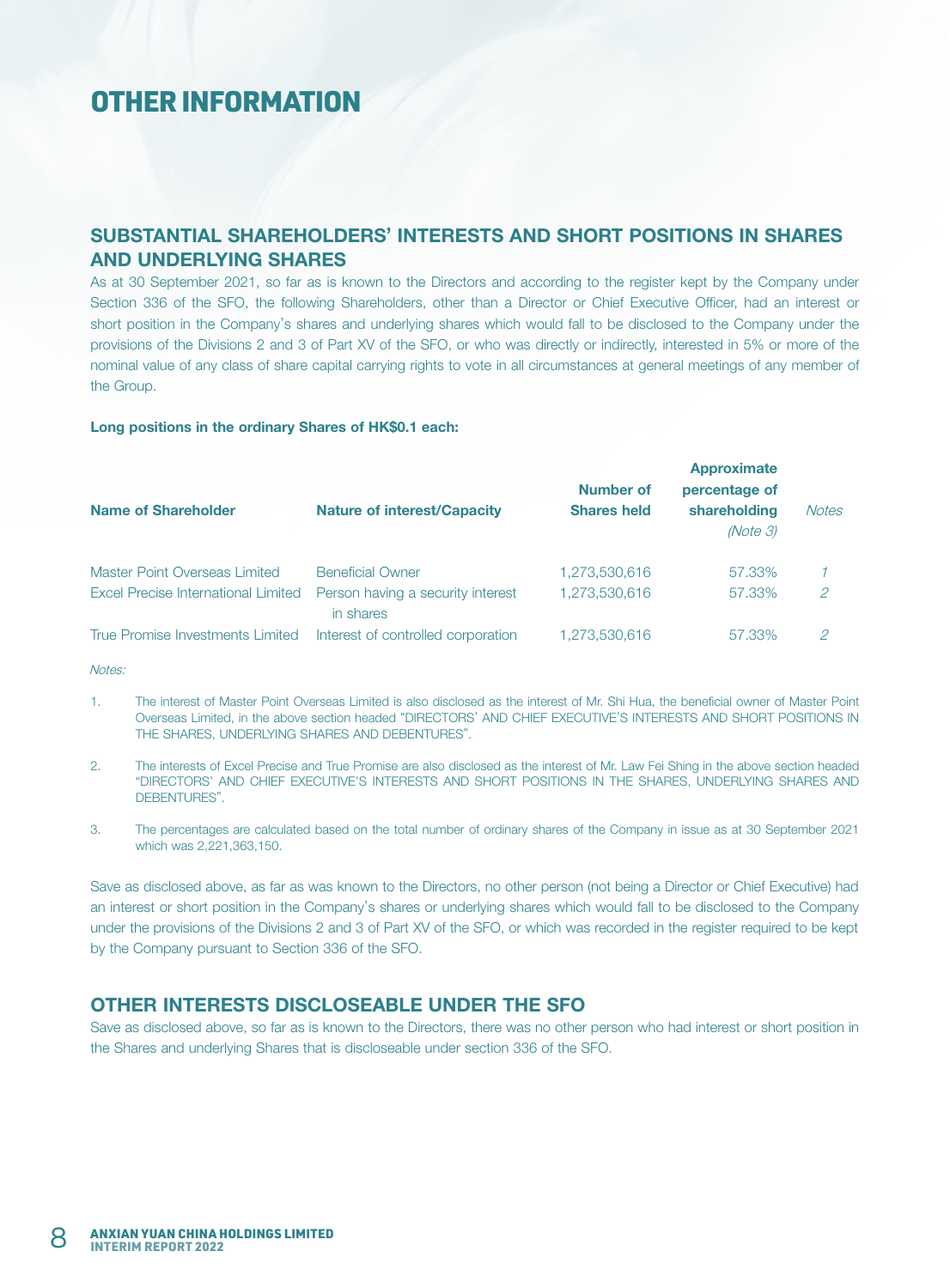### SHARE OPTION SCHEME

During the Period, the Company adopted a share option scheme (the "Share Option Scheme") on 28 August 2018 (the "Adoption Date"). The purpose of the Share Option Scheme is to provide incentives or rewards to eligible persons who contribute to the success of the Group's operations. Eligible persons of the Share Option Scheme include any full-time or part-time employee of the Company or any members of the Group, including any Executive, Non-executive Director and Independent Non-executive Director, adviser, consultant of the Company or any the subsidiaries.

The total number of shares which may be issued upon the exercise of all options to be granted under the Share Option Scheme and other schemes must not, in aggregate, exceed 10% of the shares in issue as at the Adoption Date as altered by the capital reorganisation undertook by the Company which became effective on 29 August 2018 (the "Scheme Mandate Limit"). The total number of shares issued and to be issued upon exercise of the options granted to a participant under the Share Option Scheme and other schemes (including both exercised and outstanding options) in any 12-month period must not exceed 1% of the shares in issue from time to time. Where any further grant of options to a participant (the "Further Grant") would result in the shares issued and to be issued upon exercise of all options granted and to be granted under the Share Option Scheme and other schemes to such participant (including exercised, cancelled and outstanding options) in the 12-month period up to and including the date of the Further Grant representing in aggregate over 1% of the shares in issue from time to time, the Further Grant must be separately approved by the shareholders in general meeting with such participate and his close associates (as defined in the Listing Rules) (or his associates (as defined in the Listing Rules) if the participant is a connected person) abstaining from voting.

Notwithstanding the foregoing, the Company may not grant any option if the number of shares which may be issued upon exercise of all outstanding options granted and yet to be exercised under the Share Option Scheme and other schemes exceeds 30% of the shares in issue from time to time.

The Board may, at its discretion, invite any eligible persons to take up options at a price calculated as mentioned below. Upon acceptance of the option, the eligible person shall pay HK\$1.00 to the Company by way of consideration for the grant. The option will be offered for acceptance for a period of 28 days from the date on which the option is granted.

The Share Option Scheme will be valid and effective for a period of ten years commencing on the date of approval of the Share Option Scheme (i.e. 28 August 2018), after which period no further options may be granted but the provisions of the Share Option Scheme shall remain in full force and effect in all other respects and options granted during the life of the Share Option Scheme may continue to be exercisable in accordance with their terms of issue.

The exercise price for the shares subject to options will be a price determined by the Board and notified to each participant and must be at least the highest of (i) the closing price of the shares as stated in the Stock Exchange's daily quotations sheet on the date of grant of the options, which must be a trading day; and (ii) the average closing price of the shares as stated in the Stock Exchange's daily quotations sheets for the five trading days immediately preceding the date of grant of the options.

All share-based compensation will be settled in equity. The Group has no legal or constructive obligation to repurchase or settle the options other than by issuing shares. The share options do not confer rights on the holders to dividends or to vote at Shareholders' meetings.

The directors of the Company confirm that the Share Option Scheme is in compliance with Chapter 17 of the Listing Rules. During the Period and up to the date of this report, no option had been granted by the Company under the Share Option Scheme. No share option was outstanding as at 30 September 2021.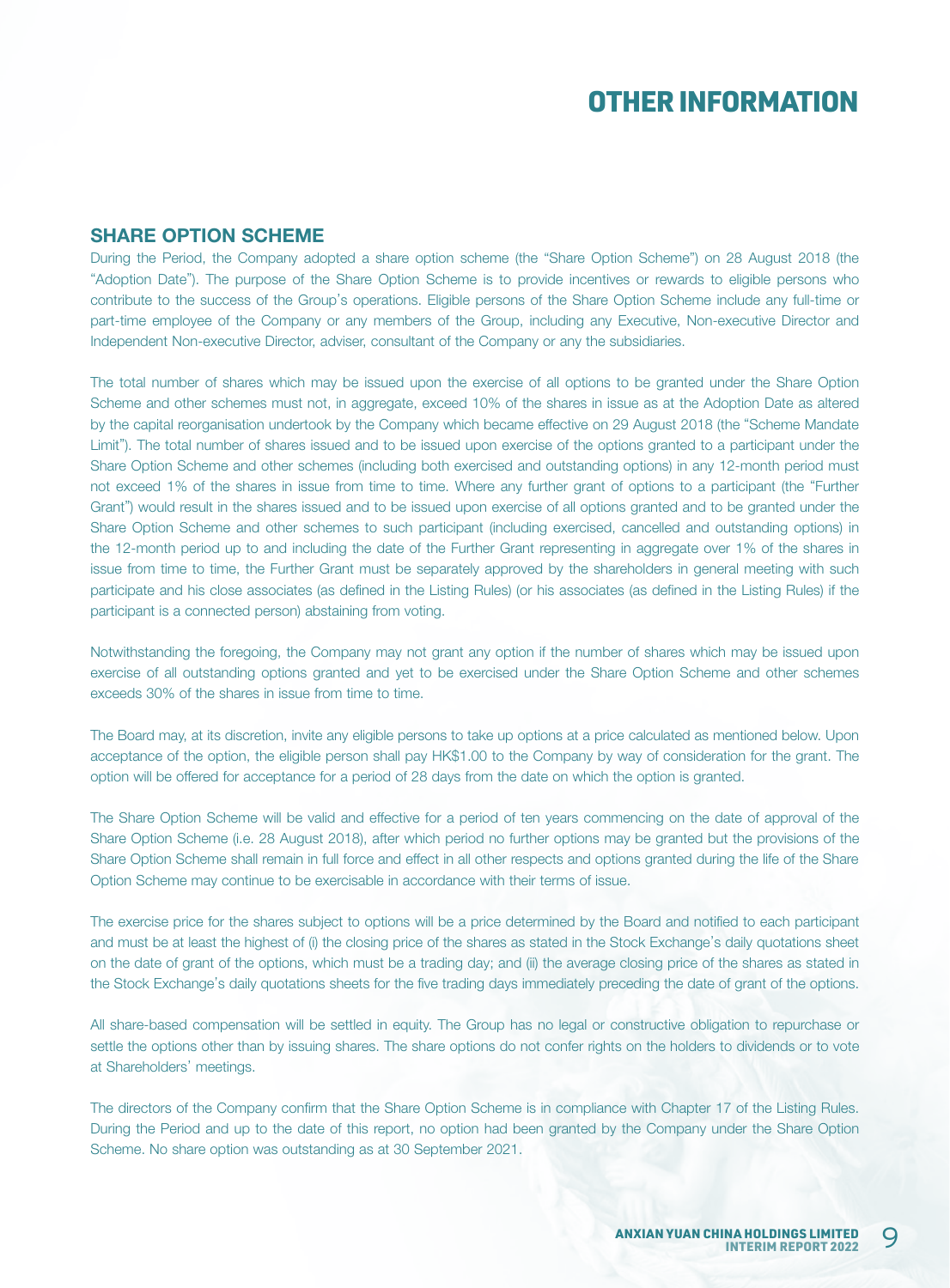### PURCHASE, SALE OR REDEMPTION OF LISTED SECURITIES OF THE COMPANY

During the Period, neither the Company nor any of its subsidiaries had purchased, sold or redeemed any of the Company's listed securities.

#### COMPETING BUSINESS

As at 30 September 2021, none of the Directors, substantial shareholders of the Company and their respective associates (as defined in the Listing Rules) has any interest in a business which competes or is likely to compete, either directly or indirectly, with the business of the Group.

### CHANGE IN DIRECTORS' INFORMATION

During the six months ended 30 September 2021, there was no changes in Directors' information required to be disclosed pursuant to Rule 13.51B(1) of the Listing Rules.

#### CORPORATE GOVERNANCE PRACTICES

Throughout the Period, the Company has complied with the Code in so far as they are applicable except for the deviation from Code A.1.1 of the Code.

#### Code provision A.1.1 of the Code

Code provision A.1.1 of the Code stipulates that the Board should meet regularly and board meeting should be held at least four times a year at approximately quarterly intervals. During the Period, only one regular board meeting was held to review and discuss the annual results. The Company does not announce its quarterly results and hence does not consider the holding of quarterly meetings as necessary.

Continuous efforts are made to review and enhance the Group's internal controls and procedures in light of changes in regulations and developments in best practices.

#### AUDIT COMMITTEE REVIEW

The Company has an Audit Committee which was established with written terms of reference, in accordance with Appendix 14 to the Listing Rules, for the purposes of, among others, reviewing and providing supervision over the Group's financial reporting process, internal controls and risk management system. The Audit Committee currently comprises three Independent Non-executive Directors, namely Mr. Chan Koon Yung, Mr. Lum Pak Sum and Ms. Hung Wan Fong, Joanne. Mr. Chan Koon Yung is the chairman of the Audit Committee. The Audit Committee has reviewed the accounting principles and policies adopted by the Group and has discussed and reviewed the internal controls and financial reporting matters of the Group, including the review of the unaudited consolidated interim results of the Group and interim report of the Company for the six months ended 30 September 2021, with the management of the Company and has no disagreement with the accounting treatments adopted.

#### DIRECTORS' SECURITIES TRANSACTIONS

The Company has adopted the Model Code as its own code of conduct regarding Directors' securities transactions. Having made specific enquiry of all Directors, the Directors confirmed that they had complied with the required standard set out in the Model Code throughout the Period. No incident of non-compliance was noted by the Company during the Period.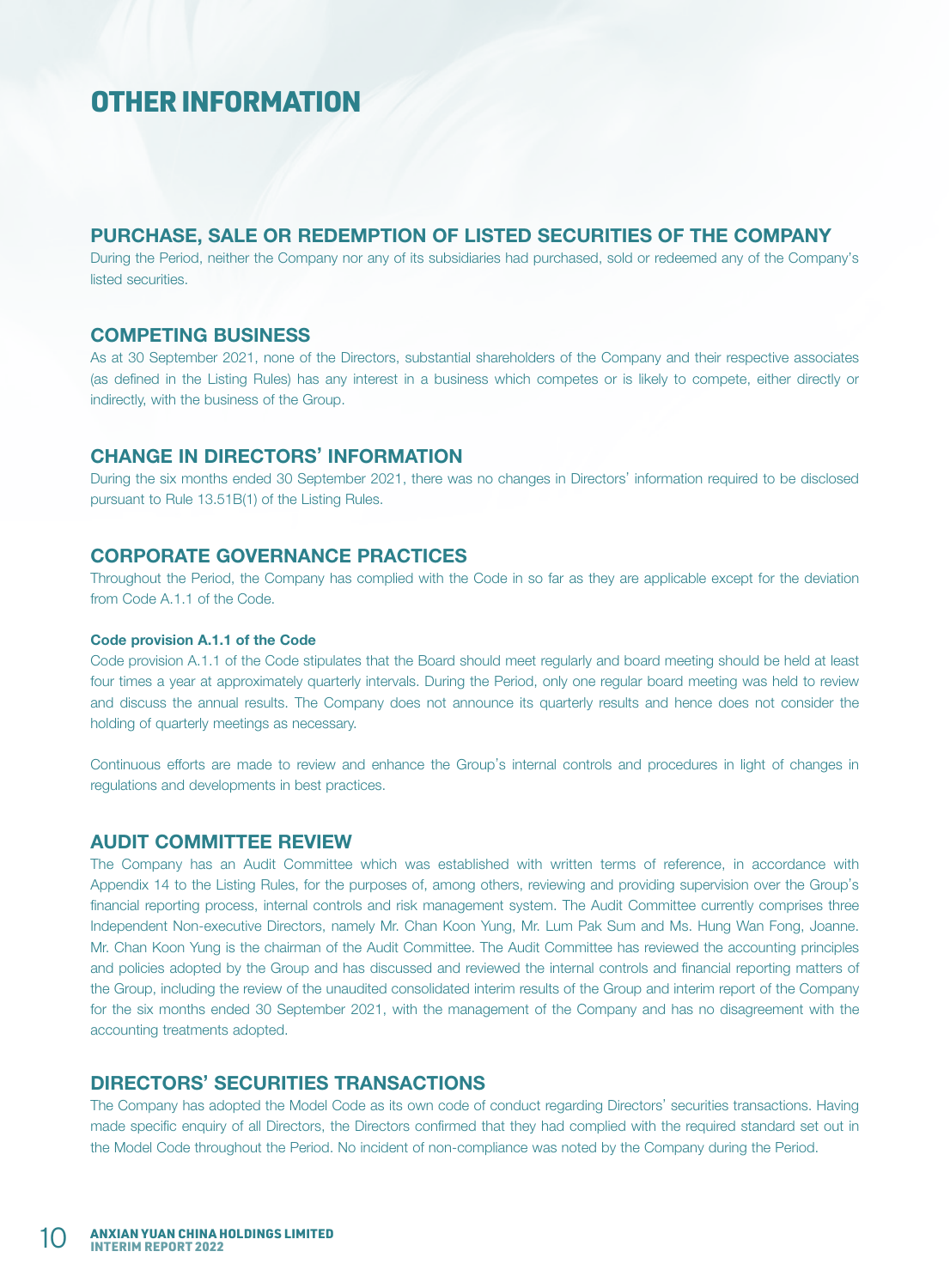### SUFFICIENCY OF PUBLIC FLOAT

Based on the information that is publicly available to the Company and within the knowledge of the directors of the Company, as at 30 September 2021 and the date of this report, the Company has maintained the prescribed minimum public float as required under the Listing Rules.

### CLOSURE OF REGISTERS OF MEMBERS

The registers of members will be closed on Monday, 20 December 2021 for the purpose of determining the entitlement of the Shareholders to the interim dividend and no transfer of shares will be effected on that date. In order to qualify for the interim dividend, all share transfers accompanied by the relevant share certificates and transfer forms must be lodged for registration with the Company's branch share registrar and transfer office in Hong Kong, Tricor Abacus Limited at Level 54, Hopewell Centre, 183 Queen's Road East, Hong Kong before 4:30 p.m. on Friday, 17 December 2021. The interim dividend is payable on Monday, 10 January 2022 to the Shareholders whose names appear on the registers of members of the Company on Monday, 20 December 2021.

### PUBLICATION OF INTERIM RESULTS ANNOUNCEMENT AND INTERIM REPORT

The interim results announcement of the Company has been published on the websites of the Stock Exchange (www.hkexnews.hk) and the Company (www.anxianyuanchina.com). This interim report, containing all the information required by the Listing Rules, has also been published on the above websites.

#### APPRECIATION

The Board would like to thank the management of the Group and all our staff for their hard work and dedication, as well as its shareholders, for their support to the Group.

> By order of the Board Anxian Yuan China Holdings Limited Shi Hua Chairman

Hong Kong, 26 November 2021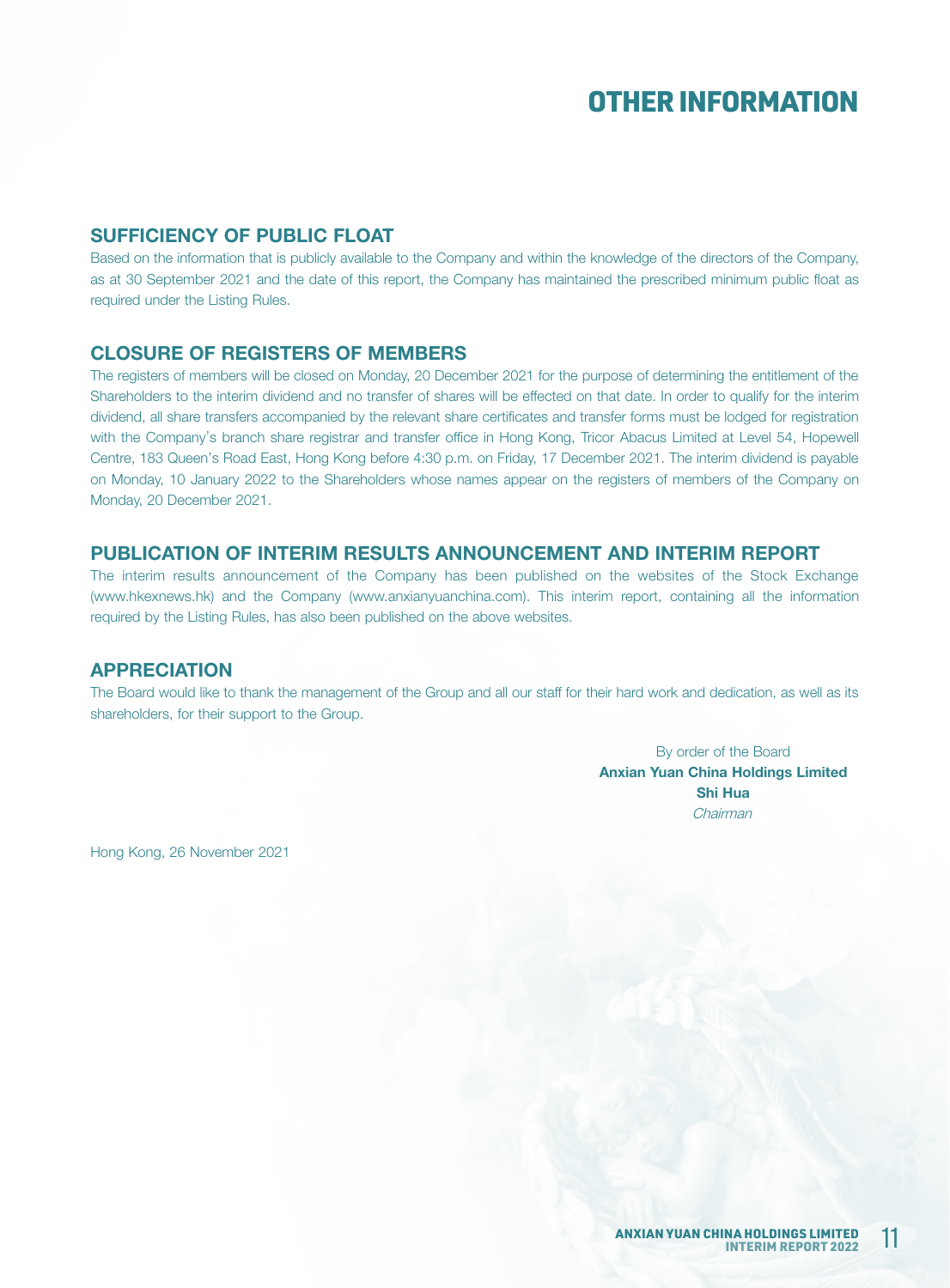# CONDENSED CONSOLIDATED STATEMENT OF PROFIT OR LOSS

For the six months ended 30 September 2021

|                                                      | <b>Unaudited</b><br><b>Six months ended</b><br><b>30 September</b> |                         |                         |
|------------------------------------------------------|--------------------------------------------------------------------|-------------------------|-------------------------|
|                                                      | <b>Notes</b>                                                       | 2021<br><b>HK\$'000</b> | 2020<br><b>HK\$'000</b> |
| <b>REVENUE</b>                                       | $\overline{5}$                                                     | 156,096                 | 139,968                 |
| Cost of sales                                        |                                                                    | (49, 220)               | (57,909)                |
| <b>Gross profit</b>                                  |                                                                    | 106,876                 | 82,059                  |
| Other income and gains                               | 5                                                                  | 2,879                   | 2,848                   |
| Selling and distribution expenses                    |                                                                    | (15, 204)               | (11, 139)               |
| Administrative expenses                              |                                                                    | (39, 225)               | (30, 844)               |
| Finance costs                                        | $\overline{7}$                                                     | (2, 263)                | (1, 913)                |
| <b>PROFIT BEFORE INCOME TAX</b>                      | 6                                                                  | 53,063                  | 41,011                  |
| Income tax expense                                   | 9                                                                  | (18,079)                | (11,030)                |
| <b>PROFIT FOR THE PERIOD</b>                         |                                                                    | 34,984                  | 29,981                  |
| Profit/(Loss) for the period attributable to:        |                                                                    |                         |                         |
| Owners of the Company                                |                                                                    | 35,383                  | 29,026                  |
| Non-controlling interests                            |                                                                    | (399)                   | 955                     |
|                                                      |                                                                    | 34,984                  | 29,981                  |
| <b>EARNINGS PER SHARE FOR PROFIT ATTRIBUTABLE TO</b> |                                                                    |                         |                         |
| <b>OWNERS OF THE COMPANY FOR THE PERIOD</b>          |                                                                    |                         |                         |
| Basic and diluted (HK cents)                         | 11                                                                 | 1.59                    | 1.96                    |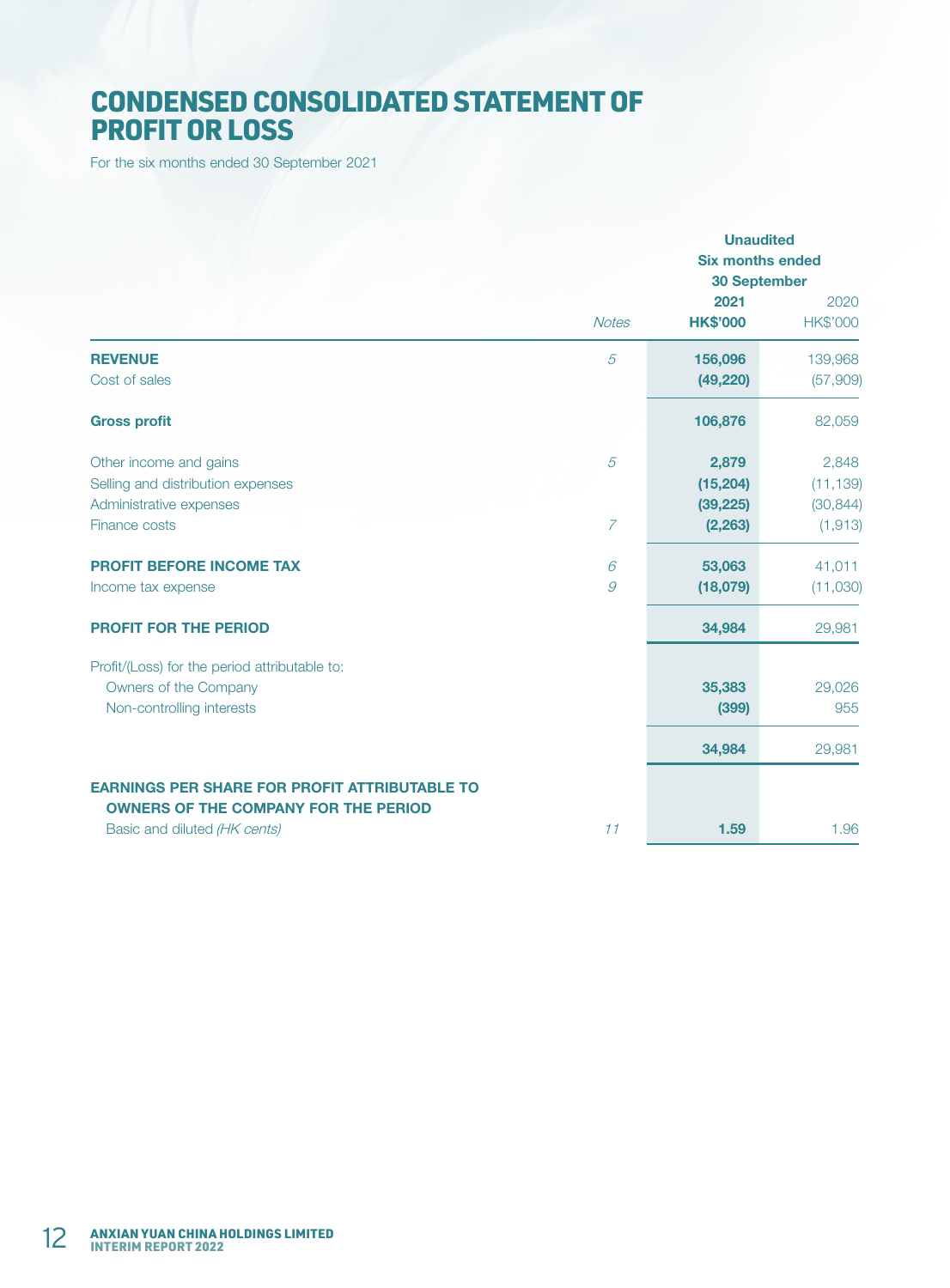# CONDENSED CONSOLIDATED STATEMENT OF COMPREHENSIVE INCOME

For the six months ended 30 September 2021

|                                                                                                                                                             |                         | <b>Unaudited</b><br><b>Six months ended</b><br><b>30 September</b> |
|-------------------------------------------------------------------------------------------------------------------------------------------------------------|-------------------------|--------------------------------------------------------------------|
|                                                                                                                                                             | 2021<br><b>HK\$'000</b> | 2020<br><b>HK\$'000</b>                                            |
| <b>PROFIT FOR THE PERIOD</b>                                                                                                                                | 34,984                  | 29,981                                                             |
| <b>OTHER COMPREHENSIVE INCOME</b><br>Items that may be reclassified subsequently to profit or loss:                                                         |                         |                                                                    |
| Exchange differences on translation of financial statements of foreign operations<br>Change in fair value of equity investments at fair value through other | 12,371                  | 28,950                                                             |
| comprehensive income                                                                                                                                        | 15                      | 106                                                                |
| OTHER COMPREHENSIVE INCOME FOR THE PERIOD, NET OF TAX                                                                                                       | 12,386                  | 29,056                                                             |
| <b>TOTAL COMPREHENSIVE INCOME FOR THE PERIOD</b>                                                                                                            | 47,370                  | 59,037                                                             |
| Total comprehensive income for the period attributable to:                                                                                                  |                         |                                                                    |
| Owners of the Company                                                                                                                                       | 47,204                  | 56,664                                                             |
| Non-controlling interests                                                                                                                                   | 166                     | 2,373                                                              |
|                                                                                                                                                             | 47,370                  | 59,037                                                             |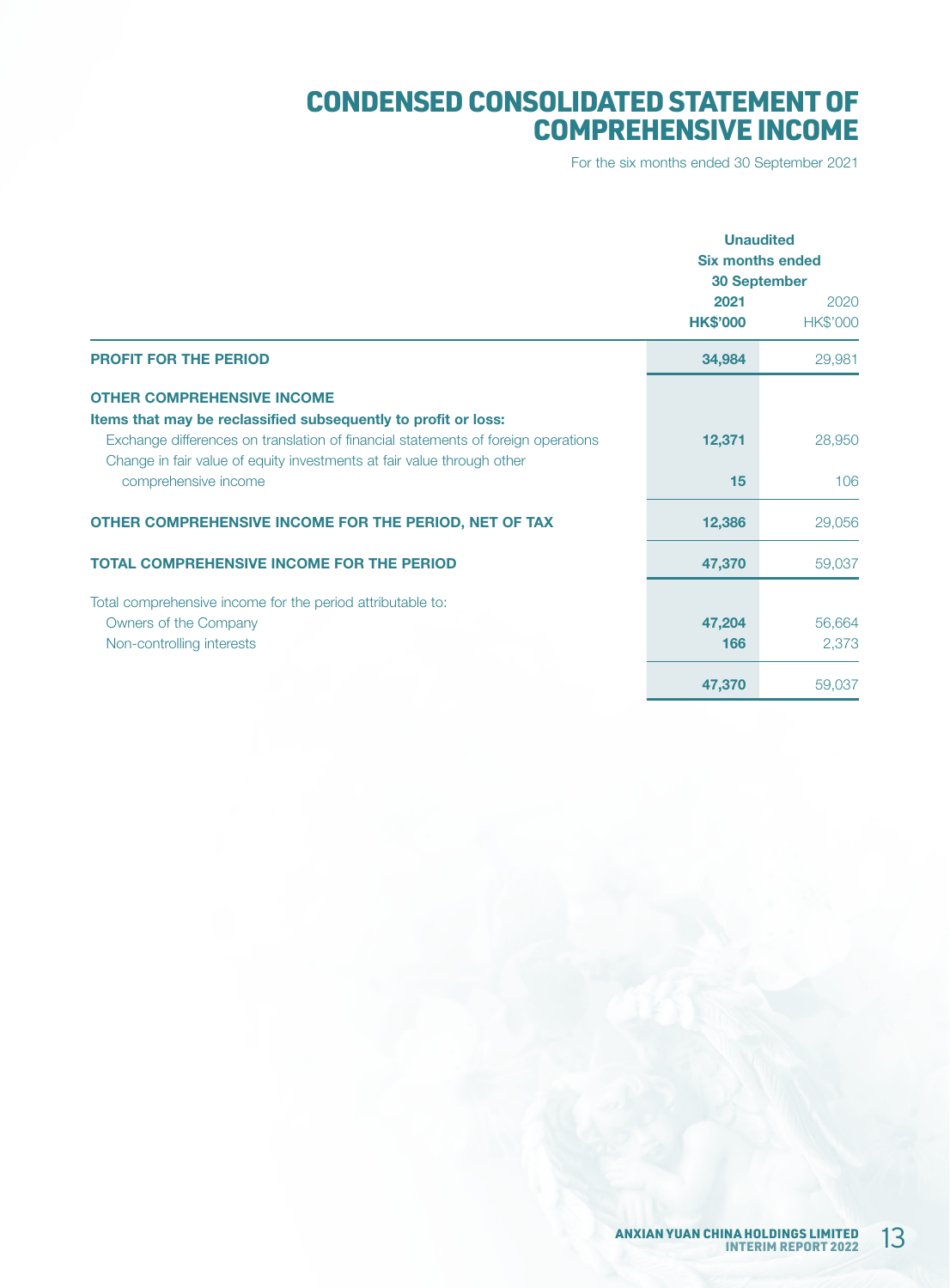# CONDENSED CONSOLIDATED STATEMENT OF FINANCIAL POSITION

As at 30 September 2021

|                                              |              | <b>Unaudited</b><br><b>30 September</b><br>2021 | Audited<br>31 March<br>2021 |
|----------------------------------------------|--------------|-------------------------------------------------|-----------------------------|
|                                              | <b>Notes</b> | <b>HK\$'000</b>                                 | HK\$'000                    |
| <b>NON-CURRENT ASSETS</b>                    |              |                                                 |                             |
| Property, plant and equipment                | 12           | 104,683                                         | 106,926                     |
| Right-of-use assets                          | 12           | 2,470                                           | 2,728                       |
| Intangible assets                            | 12           | 453,155                                         | 448,228                     |
| Goodwill                                     |              | 13,415                                          | 13,223                      |
| <b>Equity investments</b>                    |              | 1,088                                           | 1,073                       |
| Cemetery assets                              | 13           | 224,484                                         | 225,305                     |
| Loan to non-controlling shareholder          | 16           | 1,933                                           | 2,658                       |
| Total non-current assets                     |              | 801,228                                         | 800,141                     |
| <b>CURRENT ASSETS</b>                        |              |                                                 |                             |
| Inventories                                  | 14           | 278,304                                         | 281,143                     |
| Trade receivables                            | 15           | 1,413                                           | 1,446                       |
| Prepayments, deposits and other receivables  |              | 1,879                                           | 2,143                       |
| Loan to non-controlling shareholder          | 16           | 1,380                                           | 608                         |
| Cash and cash equivalents                    |              | 302,875                                         | 255,936                     |
| <b>Total current assets</b>                  |              | 585,851                                         | 541,276                     |
| <b>CURRENT LIABILITIES</b>                   |              |                                                 |                             |
| Trade payables                               | 17           | 49,197                                          | 47,158                      |
| Other payables and accruals                  |              | 12,905                                          | 7,938                       |
| <b>Contract liabilities</b>                  |              | 25,471                                          | 23,823                      |
| Interest-bearing bank and other borrowings   | 18           | 42,012                                          | 39,045                      |
| <b>Lease liabilities</b>                     |              | 628                                             | 1,233                       |
| Tax payables                                 |              | 44,387                                          | 46,086                      |
| Dividends payable                            |              | 22,214                                          |                             |
| <b>Total current liabilities</b>             |              | 196,814                                         | 165,283                     |
| <b>NET CURRENT ASSETS</b>                    |              | 389,037                                         | 375,993                     |
| <b>TOTAL ASSETS LESS CURRENT LIABILITIES</b> |              | 1,190,265                                       | 1,176,134                   |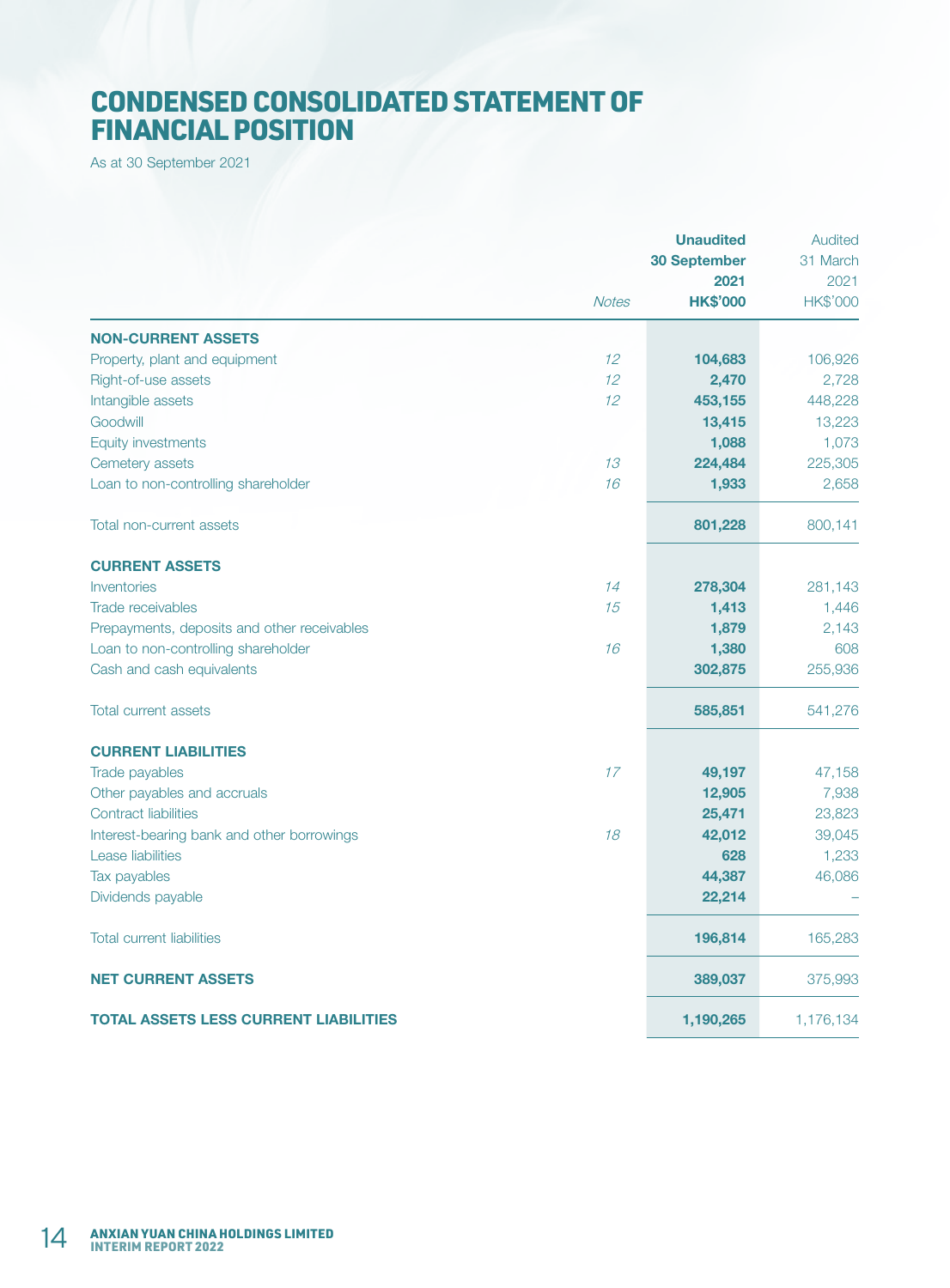# CONDENSED CONSOLIDATED STATEMENT OF FINANCIAL POSITION

As at 30 September 2021

|                                              |              | <b>Unaudited</b><br><b>30 September</b><br>2021 | Audited<br>31 March<br>2021 |
|----------------------------------------------|--------------|-------------------------------------------------|-----------------------------|
|                                              | <b>Notes</b> | <b>HK\$'000</b>                                 | <b>HK\$'000</b>             |
| <b>NON-CURRENT LIABILITIES</b>               |              |                                                 |                             |
| Interest-bearing bank and other borrowings   | 18           | 73,653                                          | 90,348                      |
| <b>Contract liabilities</b>                  |              | 28,618                                          | 26,376                      |
| Lease liabilities                            |              | 1,265                                           | 806                         |
| Deferred tax liabilities                     |              | 125,528                                         | 122,559                     |
| <b>Total non-current liabilities</b>         |              | 229,064                                         | 240,089                     |
| <b>NET ASSETS</b>                            |              | 961,201                                         | 936,045                     |
| <b>EQUITY</b>                                |              |                                                 |                             |
| Share capital                                | 19           | 222,136                                         | 222,136                     |
| <b>Reserves</b>                              |              | 700,040                                         | 675,050                     |
| Equity attributable to owners of the Company |              | 922,176                                         | 897,186                     |
| Non-controlling interests                    |              | 39,025                                          | 38,859                      |
| <b>TOTAL EQUITY</b>                          |              | 961,201                                         | 936,045                     |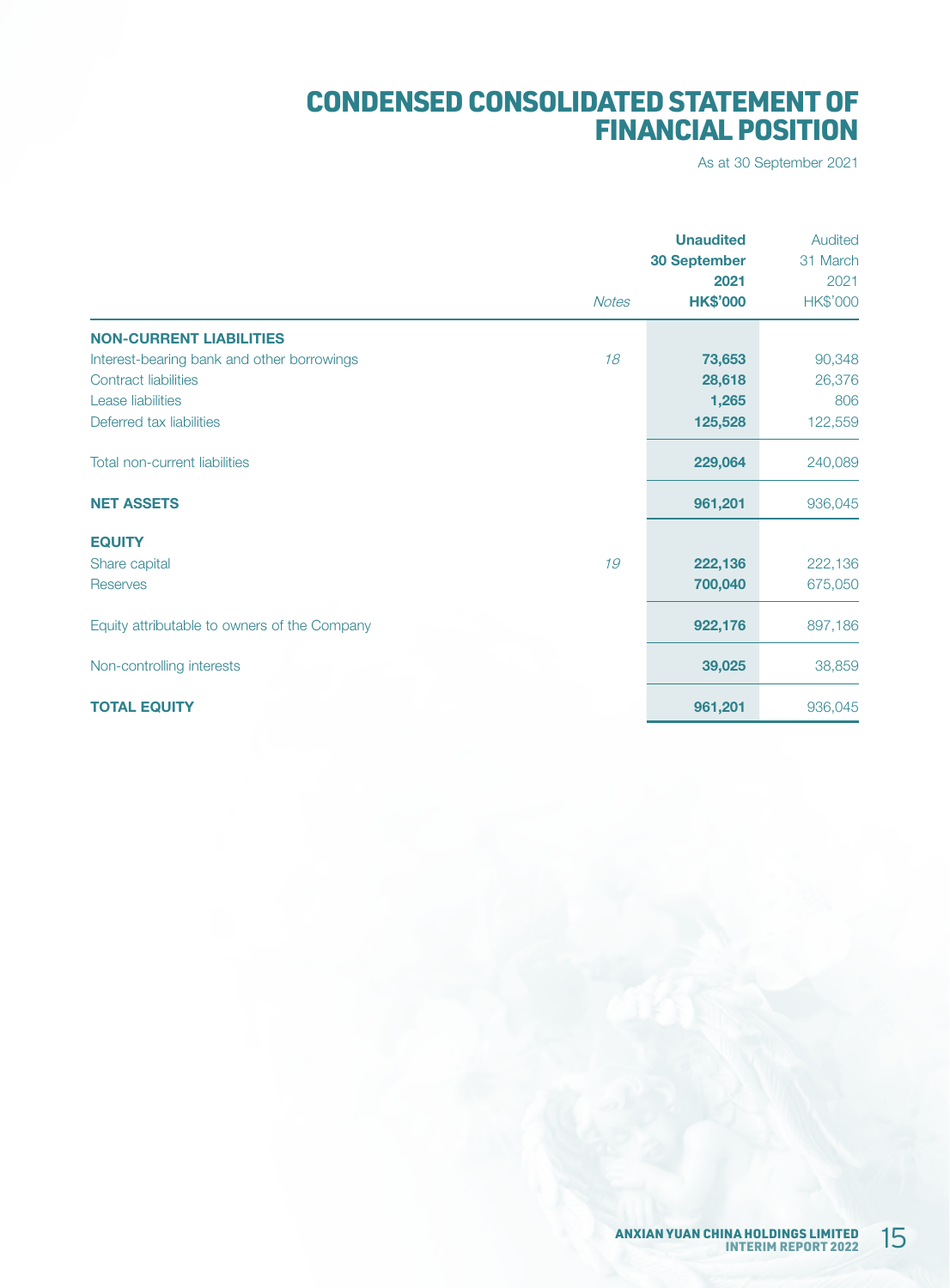## CONDENSED CONSOLIDATED STATEMENT OF CHANGES IN EQUITY

For the six months ended 30 September 2021

These reserve accounts comprise the consolidated reserves as at 30 September 2021 in the condensed consolidated statement of financial position. \* These reserve accounts comprise the consolidated reserves as at 30 September 2021 in the condensed consolidated statement of financial position.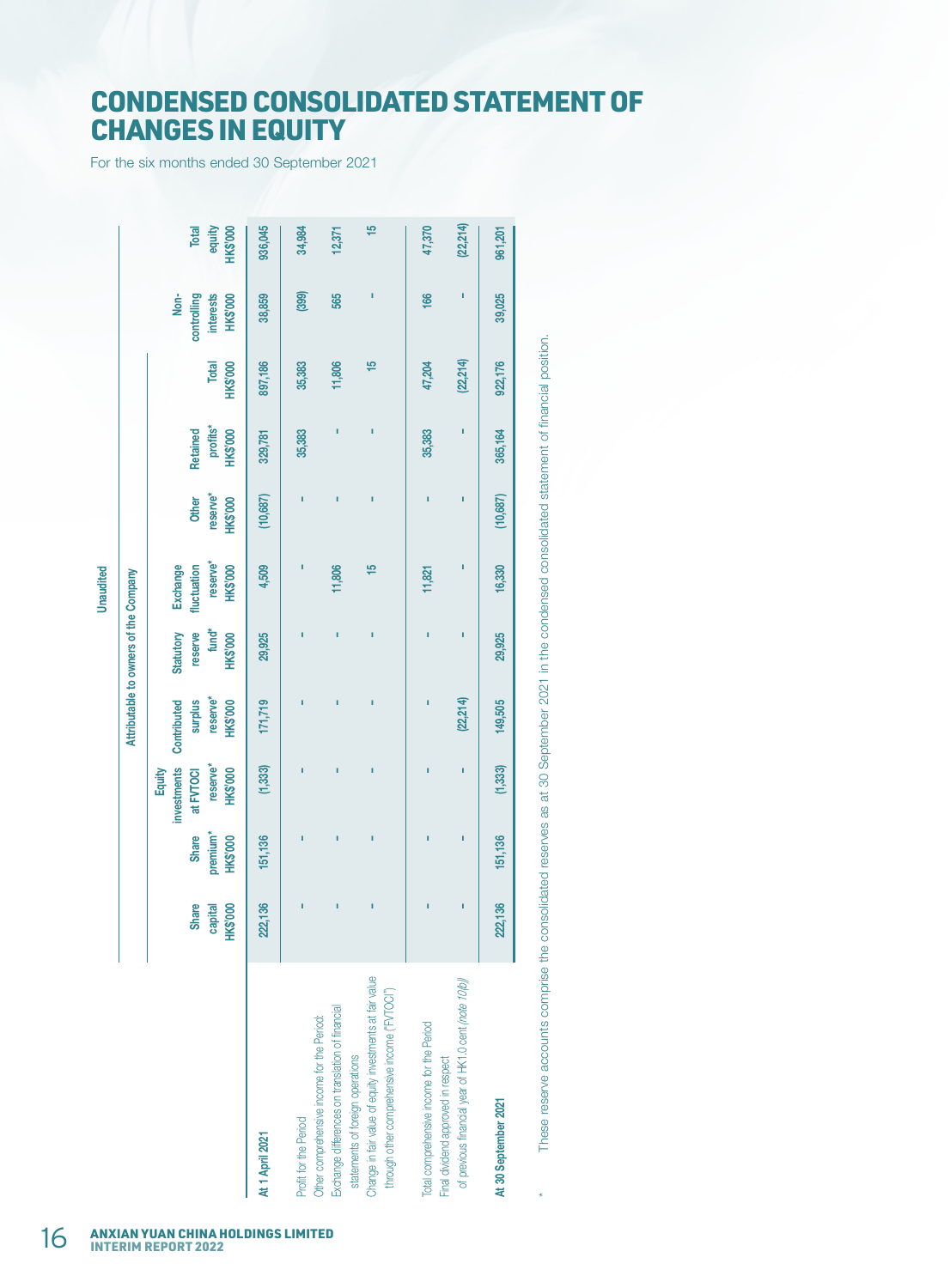# CONDENSED CONSOLIDATED STATEMENT OF CHANGES IN EQUITY

For the six months ended 30 September 2021

|                                                                                                                                              |                              |                                      |                                                            | Attributable to owners of the Company                 |                                                              |                                                        |                                      |                                  |                          |                                              |                                    |
|----------------------------------------------------------------------------------------------------------------------------------------------|------------------------------|--------------------------------------|------------------------------------------------------------|-------------------------------------------------------|--------------------------------------------------------------|--------------------------------------------------------|--------------------------------------|----------------------------------|--------------------------|----------------------------------------------|------------------------------------|
|                                                                                                                                              | Share<br>bapital<br>HK\$'000 | Share<br>premium*<br><b>HK\$'000</b> | investments<br>reserve*<br>HK\$'000<br>at FVTOCI<br>Equity | reserve*<br>Contributed<br>surplus<br><b>HK\$'000</b> | Statutory<br>reserve<br>fund <sup>*</sup><br><b>HK\$'000</b> | reserve*<br>Exchange<br>fluctuation<br><b>HK\$'000</b> | Other<br>reserve*<br><b>HK\$'000</b> | profits*<br>Retained<br>HK\$'000 | Total<br><b>HK\$'000</b> | Non-<br>controlling<br>interests<br>HK\$'000 | Total<br>equity<br><b>HK\$'000</b> |
| At 1 April 2020                                                                                                                              | 88,855                       | 152,916                              | 476                                                        | 189.490                                               | 20,152                                                       | (55, 126)                                              | (10,687)                             | 259,259                          | 645,335                  | 34,993                                       | 680,328                            |
| Other comprehensive income for the period:<br>Profit for the period                                                                          |                              | I                                    |                                                            |                                                       | I                                                            | I                                                      | T                                    | 29,026                           | 29,026                   | 955                                          | 29,981                             |
| Change in fair value of equity investments at FVTOCI<br>Exchange differences on translation of financial<br>statements of foreign operations | I,<br>Ï                      | Ï<br>ï                               | Ī.<br>I.                                                   | Ï<br>Ï                                                | Î.<br>ï                                                      | 106<br>27,532                                          | Ï                                    | ı                                | 106<br>27,532            | 1,418                                        | 106<br>28,950                      |
|                                                                                                                                              |                              | Ï                                    | Ï                                                          | Ï                                                     | ı                                                            | 27,638                                                 | I                                    | 29,026                           | 56,664                   | 2,373                                        | 59,037                             |
| Issue of shares upon completion of Rights Issue<br>Total comprehensive income for the period                                                 | 133,281                      | (1,780)                              | T                                                          | I                                                     | T                                                            | T                                                      |                                      | I                                | 131,501                  |                                              | 131,501                            |
| At 30 September 2020                                                                                                                         | 222,136                      | 151,136                              | 476                                                        | 189,490                                               | 20,152                                                       | (27,488)                                               | (10,687)                             | 288,285                          | 833,500                  | 37,366                                       | 870,866                            |

Unaudited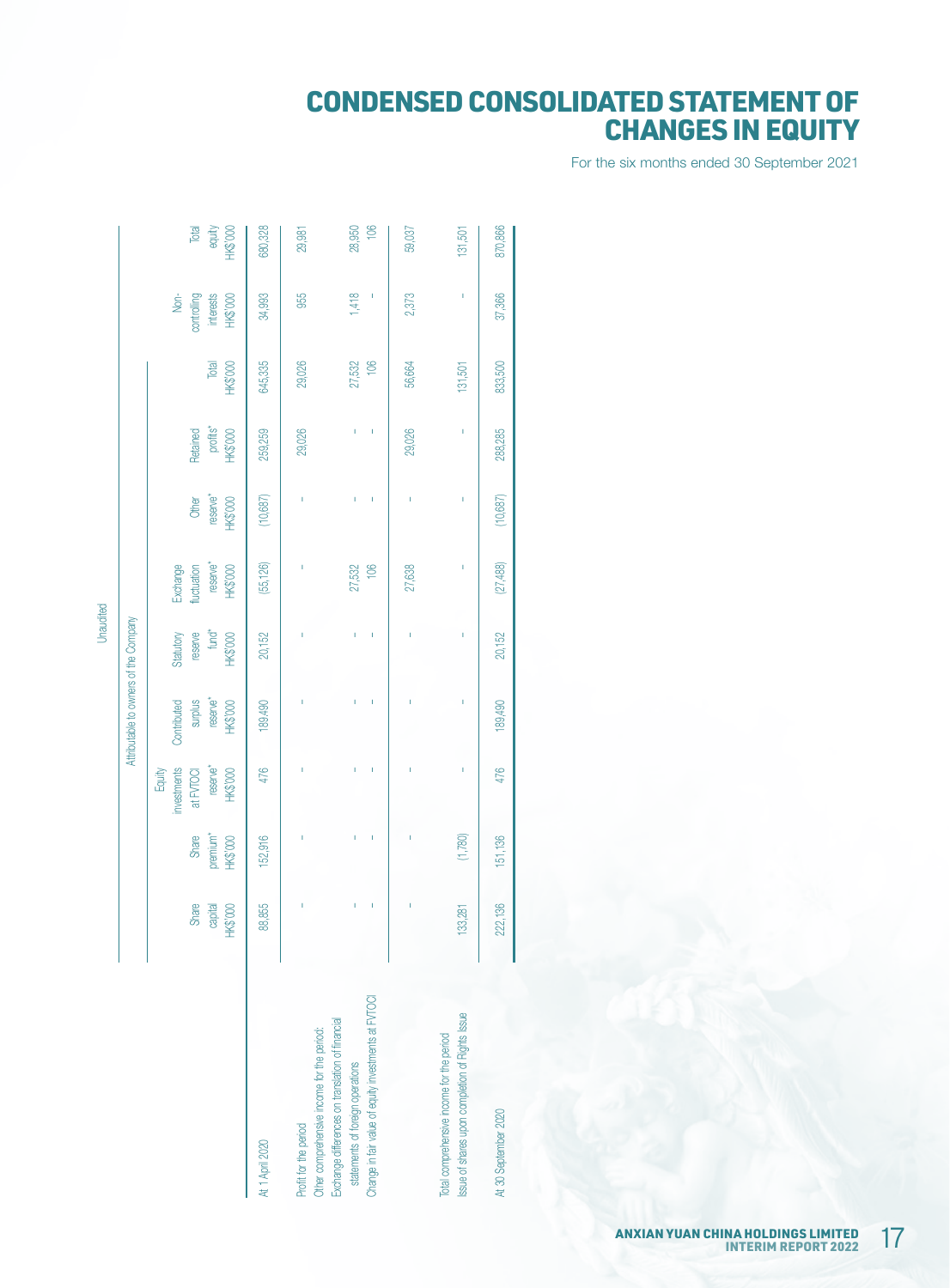# CONDENSED CONSOLIDATED STATEMENT OF CASH FLOWS

For the six months ended 30 September 2021

|                                                              | <b>Unaudited</b>    |                 |
|--------------------------------------------------------------|---------------------|-----------------|
|                                                              | <b>Six months</b>   | Six months      |
|                                                              | ended               | ended           |
|                                                              | <b>30 September</b> | 30 September    |
|                                                              | 2021                | 2020            |
|                                                              | <b>HK\$'000</b>     | <b>HK\$'000</b> |
| Net cash flows generated from operating activities           | 60,690              | 51,785          |
| Net cash flows generated from investing activities           | 349                 | 724             |
| Net cash flows (used in)/generated from financing activities | (16, 515)           | 99,316          |
| <b>NET INCREASE IN CASH AND CASH EQUIVALENTS</b>             | 44,524              | 151,825         |
| Cash and cash equivalents at beginning of period             | 255,936             | 77,657          |
| Effect of foreign exchange rate changes, net                 | 2,415               | 6,320           |
| <b>CASH AND CASH EQUIVALENTS AT END OF PERIOD</b>            | 302,875             | 235,802         |
| <b>ANALYSIS OF BALANCES OF CASH AND CASH EQUIVALENTS</b>     |                     |                 |
| Cash and bank balances                                       | 302,875             | 235,802         |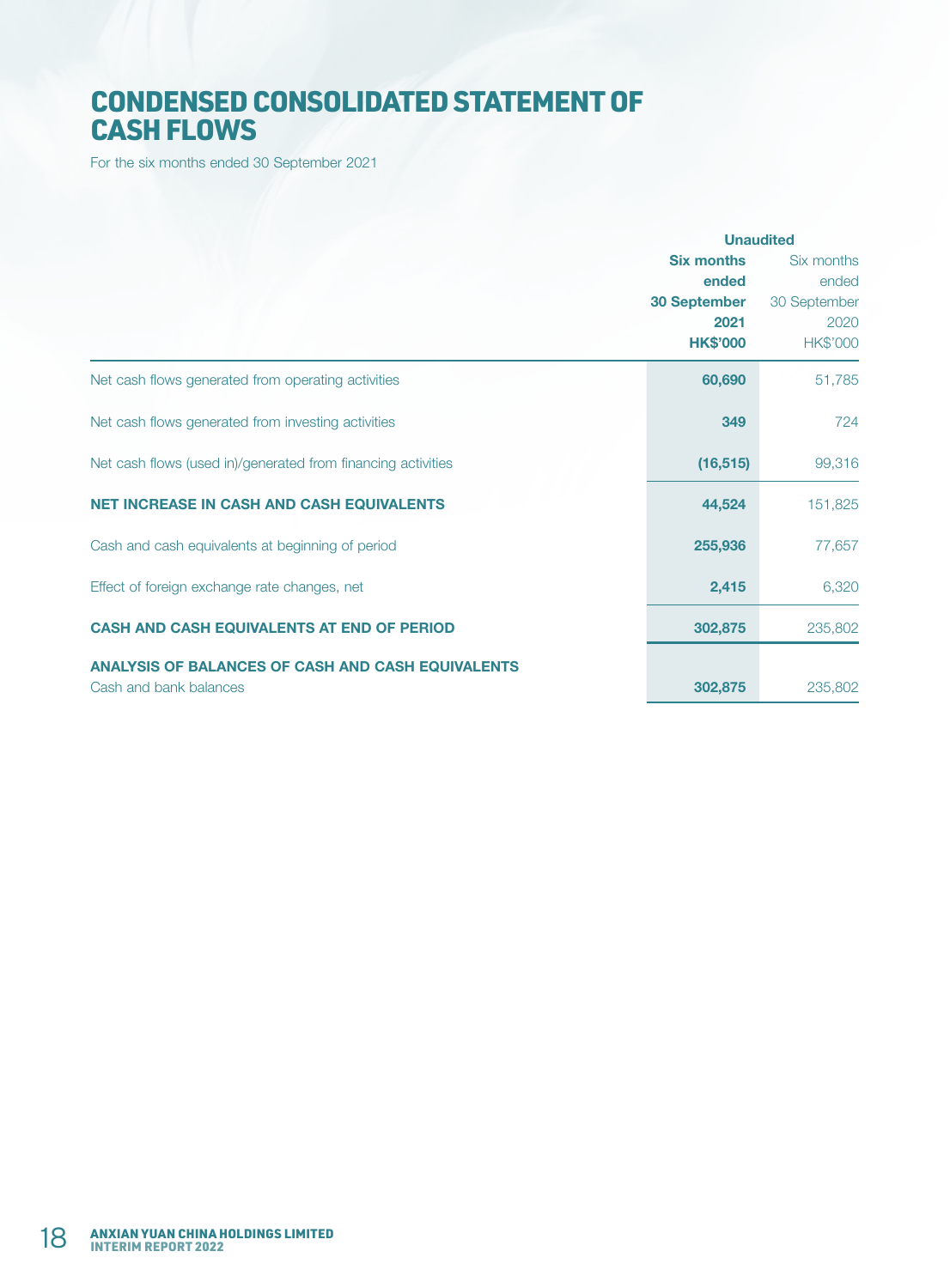For the six months ended 30 September 2021

### 1. CORPORATE AND GROUP INFORMATION

Anxian Yuan China Holdings Limited is a limited liability company incorporated in Bermuda and domiciled in Hong Kong. The registered office of the Company is located at Clarendon House, 2 Church Street, Hamilton HM 11, Bermuda. The Company's principal place of business in Hong Kong is Room 1215, Leighton Centre, 77 Leighton Road, Causeway Bay, Hong Kong. During the Period, the Group principally engaged in the cemetery business in the PRC.

The Directors of the Company consider the ultimate holding company of the Company to be Master Point Overseas Limited, a company incorporated in the British Virgin Islands and the controlling shareholder of the Company is Mr. Shi Hua as at 30 September 2021.

#### 2.1 BASIS OF PREPARATION

The unaudited condensed consolidated financial statements for the Period have been prepared in accordance with HKAS 34 "Interim Financial Reporting" issued by the HKICPA and the applicable disclosure requirements of the Listing Rules.

These financial statements have been prepared under the historical cost convention, except for equity investments which were stated at fair value. They are presented in HK\$, which is also the functional currency of the Company and all values are rounded to the nearest thousand except when otherwise indicated.

These financial statements do not include all the information and disclosures required in the annual financial statements, and should be read in conjunction with the Group's annual financial statements for the year ended 31 March 2021.

#### 2.2 NEW OR AMENDED HKFRSs ADOPTED BY THE GROUP

Except as described below, the accounting policies used in the unaudited condensed consolidated financial statements for the Period are the same as those followed in the preparation of the Group's annual financial statements for the year ended 31 March 2021. In the Period, the Group has applied for the first time the following new standards, amendments and interpretation issued by the HKICPA that are relevant for the preparation of the Group's unaudited condensed consolidated financial statements.

The HKICPA has issued a number of new or amended HKFRSs that are first effective and relevant to the current accounting period of the Group:

Amendments to HKAS 39, HKFRS 4, HKFRS 7, HKFRS 9 and HKFRS 16 Interest Rate Benchmark Reform – Phase 2

The application of the above new or amended HKFRSs in the Period has had no material effect on the amounts reported in the unaudited condensed consolidated financial statements and/or disclosures set out in these financial statements.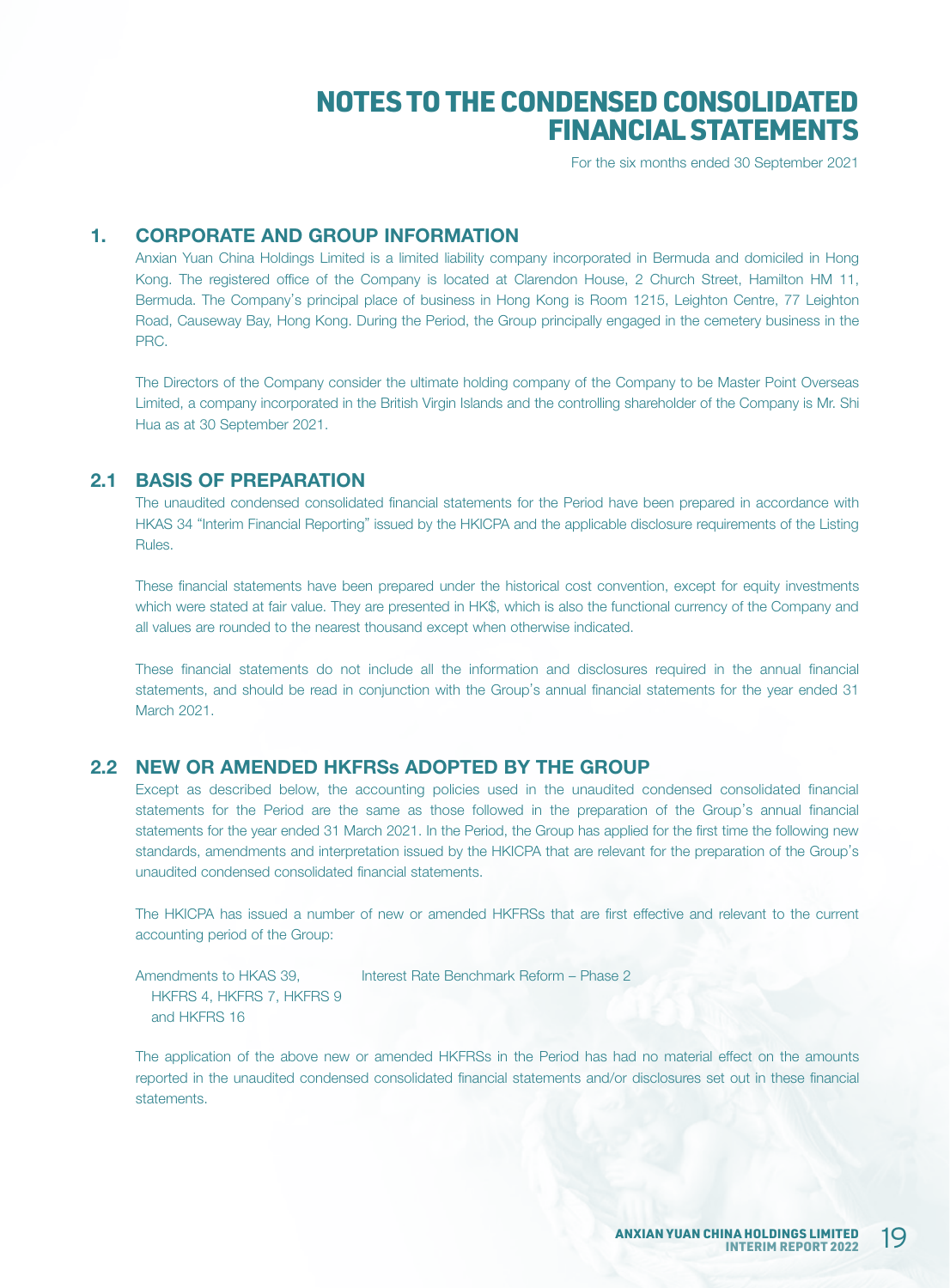For the six months ended 30 September 2021

### 2.3 AMENDED HKFRSs ISSUED BUT NOT YET EFFECTIVE

The following amended HKFRSs, potentially relevant to the Group's unaudited condensed consolidated financial statements, have been issued, but are not yet effective and have not been early adopted by the Group.

| Annual improvements to HKFRSs     | Annual Improvements to HKFRSs 2018-2020 <sup>1</sup>                                                                                                             |
|-----------------------------------|------------------------------------------------------------------------------------------------------------------------------------------------------------------|
| Amendments to HKAS 1              | Classification of Liabilities as Current or Non-current and HK Interpretation 5<br>(2020), Presentation of Financial Statements – Classification by the Borrower |
|                                   | of a Term Loan that Contains a Repayment on Demand Clause <sup>2</sup>                                                                                           |
| Amendments to HKAS 1 and          | Disclosure of Accounting Policies <sup>2</sup>                                                                                                                   |
| <b>HKFRS Practice Statement 2</b> |                                                                                                                                                                  |
| Amendments to HKAS 8              | Disclosure of Accounting Estimates <sup>2</sup>                                                                                                                  |
| Amendments to HKAS 12             | Recognition of Deferred Tax Liabilities and Deferred Tax Assets <sup>2</sup>                                                                                     |
| Amendments to HKAS 16             | Property, Plant and Equipment - Proceeds before Intended Use <sup>1</sup>                                                                                        |
| Amendments to HKAS 37             | Onerous Contracts - Cost of Fulfilling a Contract <sup>1</sup>                                                                                                   |
| Amendments to HKFRS 3             | Reference to the Conceptual Framework <sup>3</sup>                                                                                                               |
|                                   |                                                                                                                                                                  |

1 Effective for annual periods beginning on or after 1 January 2022

- $\overline{2}$ Effective for annual periods beginning on or after 1 January 2023
- 3 Effective for business combinations for which the date of acquisition is on or after the beginning of the first annual period beginning on or after 1 January 2022

The Group has already commenced an assessment of the impact of adopting the above amendments to the existing standards to the Group. The Directors anticipate that the application of amended HKFRSs will have no material impact on the Group's financial performance and positions and/or the disclosures to the unaudited condensed consolidated financial statements of the Group.

### 3. SIGNIFICANT ACCOUNTING JUDGEMENTS AND ESTIMATES

In preparing these condensed consolidated financial statements, the significant judgements made by management in applying the Group's accounting policies and the key sources of estimation uncertainty were the same as those that applied to the Group's annual financial statements for the year ended 31 March 2021.

### 4. OPERATING SEGMENT INFORMATION

For management purposes, the Group has only one reportable operating segment which is the cemetery business. Since this is the only reportable operating segment of the Group, no further operating segment analysis thereof is presented.

#### Geographical information

(a) Disaggregated revenue from external customers

|         |                         | <b>Unaudited</b><br><b>Six months ended</b><br><b>30 September</b> |  |
|---------|-------------------------|--------------------------------------------------------------------|--|
|         | 2021<br><b>HK\$'000</b> | 2020<br><b>HK\$'000</b>                                            |  |
| The PRC | 156,096                 | 139,968                                                            |  |

The revenue information above is based on the location of the customers.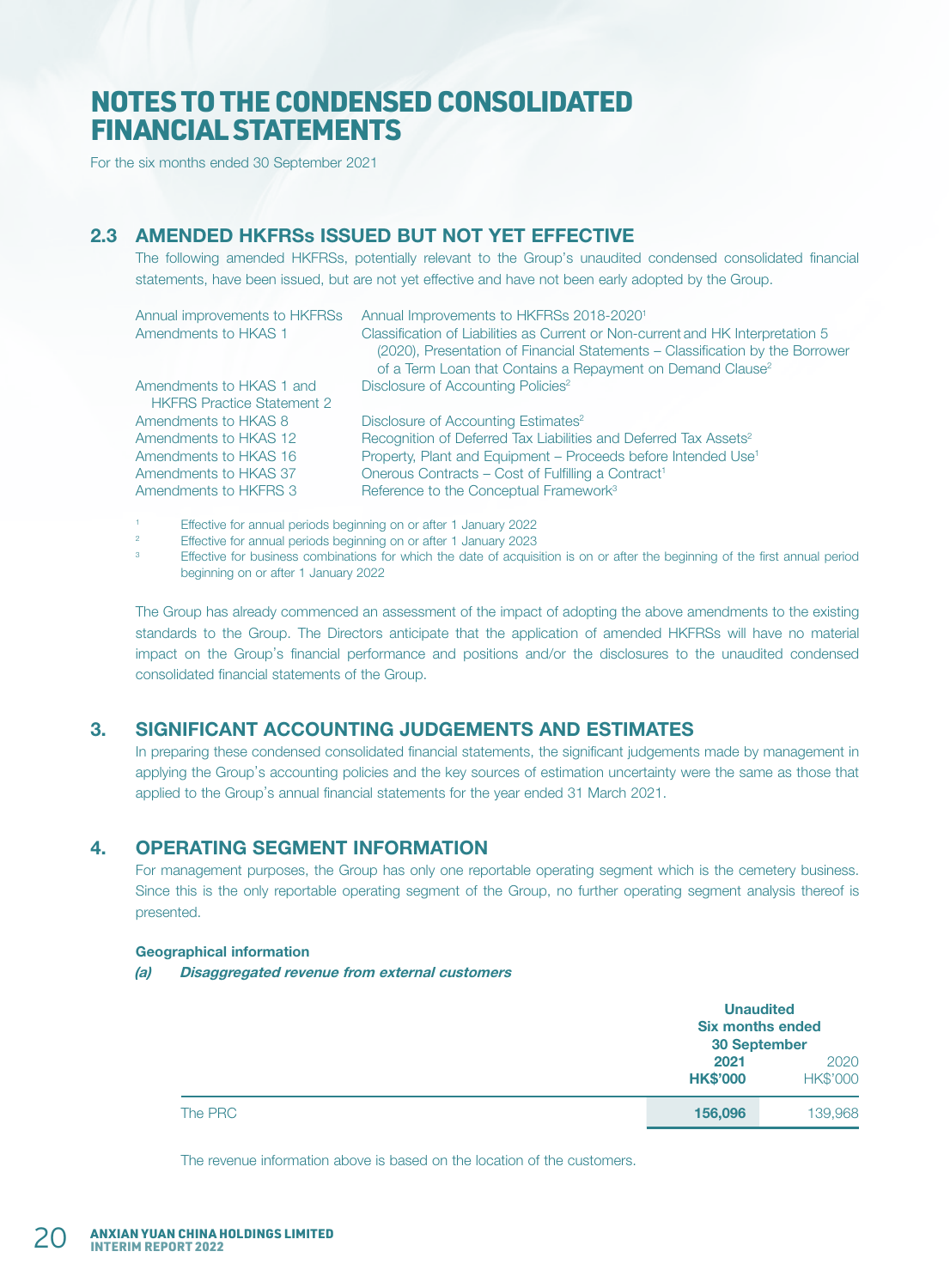For the six months ended 30 September 2021

### 4. OPERATING SEGMENT INFORMATION (CONTINUED)

Geographical information (Continued)

(b) Non-current assets

|                      | <b>Unaudited</b><br>As at<br><b>30 September</b><br>2021<br><b>HK\$'000</b> | Audited<br>As at<br>31 March<br>2021<br>HK\$'000 |
|----------------------|-----------------------------------------------------------------------------|--------------------------------------------------|
| Hong Kong<br>The PRC | 1,536<br>796,671                                                            | 1,598<br>794,812                                 |
|                      | 798,207                                                                     | 796,410                                          |

Non-current assets information above is based on the locations of the assets and excludes financial instruments.

#### Information about major customers

No revenue from a single customer accounted for 10% or more of the Group's revenue during the six months ended 30 September 2021 (six months ended 30 September 2020: Nil).

## 5. REVENUE, OTHER INCOME AND GAINS

#### Disaggregation of revenue from contracts with customers

In the following table, revenue is disaggregated by major products and services and timing of revenue recognition. The Group has only one reportable operating segment which is the cemetery business in the PRC, and the disaggregated geographic information of revenue has been set out in note 4(a) above.

|                                                                                                                           | <b>Unaudited</b><br><b>Six months ended</b><br><b>30 September</b><br>2021<br><b>HK\$'000</b> | 2020<br><b>HK\$'000</b>    |
|---------------------------------------------------------------------------------------------------------------------------|-----------------------------------------------------------------------------------------------|----------------------------|
| <b>Revenue by products and services</b><br>Sales of tombs and niches<br>Management fee income<br><b>Burial services</b>   | 142,610<br>1,915<br>11,571                                                                    | 126,970<br>1,842<br>11,156 |
|                                                                                                                           | 156,096                                                                                       | 139,968                    |
| <b>Timing of revenue recognition</b><br>A point in time<br>Over time                                                      | 142,610<br>13,486                                                                             | 126,970<br>12,998          |
|                                                                                                                           | 156,096                                                                                       | 139,968                    |
| Other income and gains<br>Gain on disposal of property, plant and equipment, net<br>Bank interest income<br><b>Others</b> | 20<br>1,686<br>1,173                                                                          | 116<br>1,073<br>1,659      |
|                                                                                                                           | 2,879                                                                                         | 2,848                      |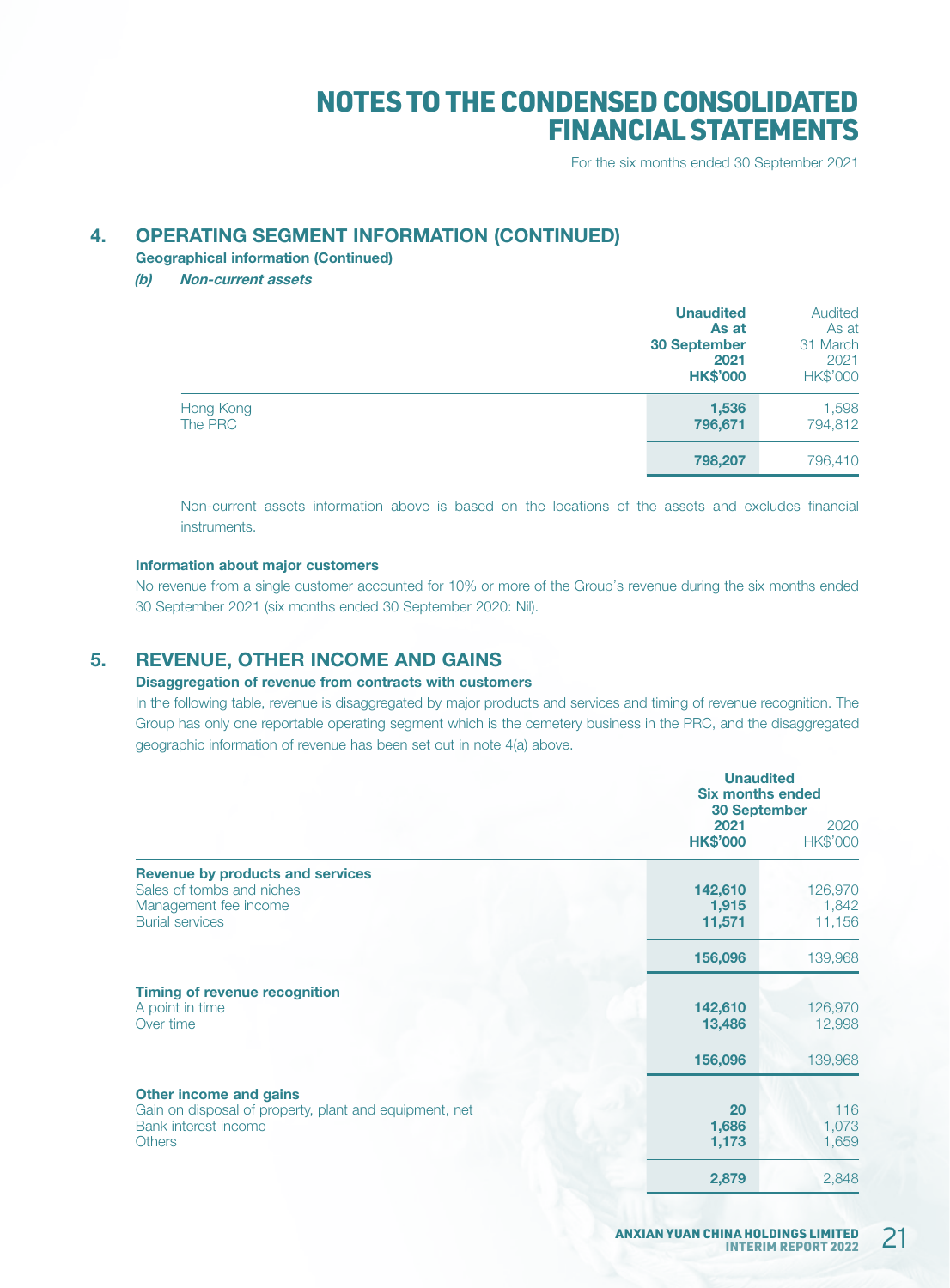For the six months ended 30 September 2021

### 6. PROFIT BEFORE INCOME TAX

The Group's profit before income tax is arrived at after charging:

|                                                                                                                           | 2021<br><b>HK\$'000</b> | <b>Unaudited</b><br><b>Six months ended</b><br><b>30 September</b><br>2020<br>HK\$'000 |
|---------------------------------------------------------------------------------------------------------------------------|-------------------------|----------------------------------------------------------------------------------------|
| Cost of inventories sold                                                                                                  | 39,197                  | 47,727                                                                                 |
| Cost of services provided                                                                                                 | 4,014                   | 4,708                                                                                  |
| Employee benefit expense (excluding Directors' and<br>chief executive's remuneration (note $8$ ):<br>- Wages and salaries | 17,818                  | 15,736                                                                                 |
| Amortisation of intangible assets*                                                                                        | 1,578                   | 1,695                                                                                  |
| Amortisation of cemetery assets*                                                                                          | 4,430                   | 3,779                                                                                  |
| Auditor's remuneration<br>Depreciation                                                                                    | 400                     | 400                                                                                    |
| - Property, plant and equipment                                                                                           | 5,166                   | 4,758                                                                                  |
| $-$ Right-of-use assets#                                                                                                  | 954                     | 965                                                                                    |
| Exchange losses, net                                                                                                      | 13                      | 32                                                                                     |

The amortisation of intangible assets and cemetery assets for the Period are included in "Cost of sales" in the condensed consolidated statement of profit or loss.

# The depreciation of right-of-use assets of HK\$265,000 (six months ended 30 September 2020: HK\$296,000) and HK\$689,000 (six months ended 30 September 2020: HK\$669,000) are included in "Selling and distribution expenses" and "Administrative expenses" respectively.

## 7. FINANCE COSTS

An analysis of finance costs is as follows:

|                                                                                                                       |                         | <b>Unaudited</b><br><b>Six months ended</b><br><b>30 September</b> |  |
|-----------------------------------------------------------------------------------------------------------------------|-------------------------|--------------------------------------------------------------------|--|
|                                                                                                                       | 2021<br><b>HK\$'000</b> | 2020<br><b>HK\$'000</b>                                            |  |
| Interest on lease liabilities<br>Interest on interest-bearing bank and other borrowings<br>Less: Interest capitalised | 80<br>3,154<br>(971)    | 91<br>3,899<br>(2,077)                                             |  |
|                                                                                                                       | 2,263                   | 1.913                                                              |  |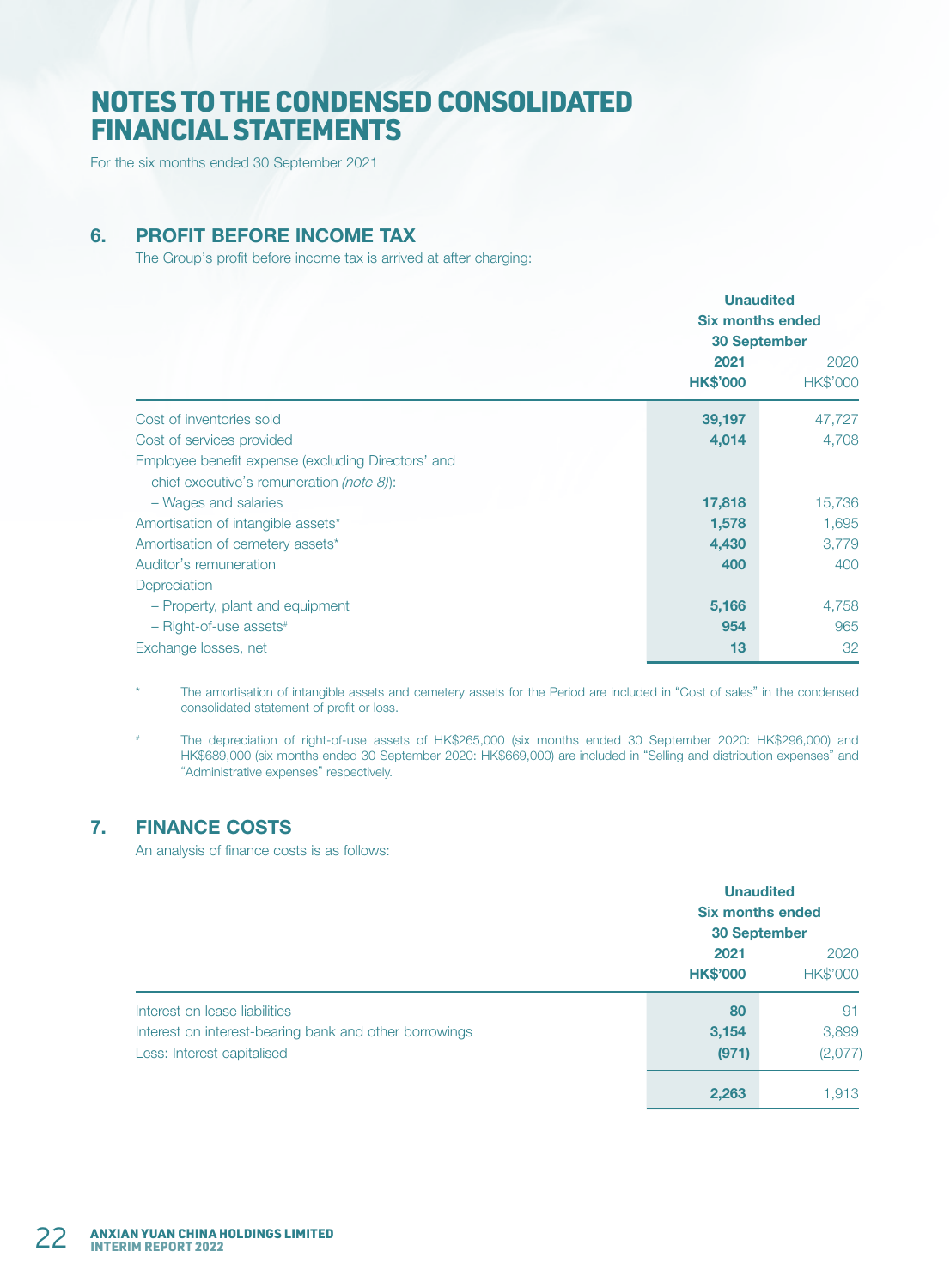For the six months ended 30 September 2021

## 8. DIRECTORS' AND CHIEF EXECUTIVE'S REMUNERATION

Directors' and chief executive's remuneration for the Period, disclosed pursuant to the Listing Rules, section 383(1)(a), (b), (c) and (f) of the Hong Kong Companies Ordinance and Part 2 of the Companies (Disclosure of Information about Benefits of Directors) Regulation, is as follows:

|                                                                                                |                         | <b>Unaudited</b><br><b>Six months ended</b><br><b>30 September</b> |  |
|------------------------------------------------------------------------------------------------|-------------------------|--------------------------------------------------------------------|--|
|                                                                                                | 2021<br><b>HK\$'000</b> | 2020<br>HK\$'000                                                   |  |
| Fees                                                                                           | 234                     | 150                                                                |  |
| Other emoluments:<br>Salaries, allowances and benefits in kind<br>Pension scheme contributions | 2,178<br>18             | 1,860<br>18                                                        |  |
|                                                                                                | 2,196                   | 1,878                                                              |  |
|                                                                                                | 2,430                   | 2,028                                                              |  |

#### (a) Independent Non-executive Directors

|                                    | <b>Note</b> | Salaries,<br>allowances<br>and benefits<br>in kind<br><b>HK\$'000</b> |
|------------------------------------|-------------|-----------------------------------------------------------------------|
| Six months ended 30 September 2021 |             |                                                                       |
| Mr. Chan Koon Yung                 |             | 78                                                                    |
| Mr. Lum Pak Sum                    |             | 78                                                                    |
| Ms. Hung Wan Fong, Joanne          |             | 78                                                                    |
|                                    |             | 234                                                                   |
|                                    |             |                                                                       |
| Six months ended 30 September 2020 |             |                                                                       |
| Mr. Chan Koon Yung                 |             | 60                                                                    |
| Mr. Lum Pak Sum                    |             | 60                                                                    |
| Mr. Yao Hong                       | (i)         | 30                                                                    |
|                                    |             | 150                                                                   |

Note:

(i) Resigned on 21 July 2020.

There were no other emoluments payable to the Independent Non-executive Directors during the Period (six months ended 30 September 2020: Nil).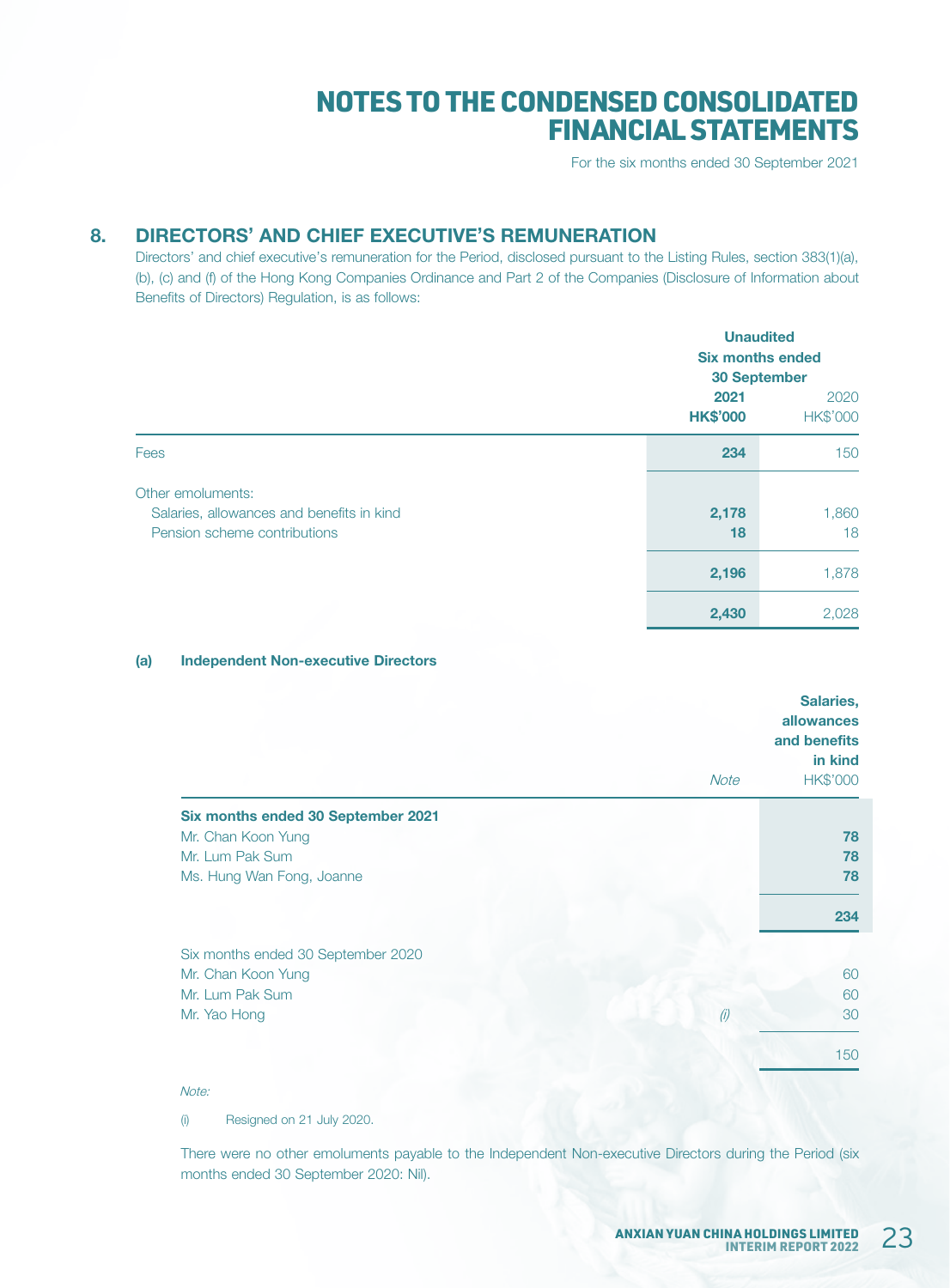For the six months ended 30 September 2021

## 8. DIRECTORS' AND CHIEF EXECUTIVE'S REMUNERATION (CONTINUED)

#### (b) Executive Directors and Non-executive Director

|                                                                   | Salaries,<br>allowances<br>and benefits<br>in kind<br>HK\$'000 | <b>Pension</b><br>scheme<br>contributions<br><b>HK\$'000</b> | <b>Total</b><br>remuneration<br><b>HK\$'000</b> |
|-------------------------------------------------------------------|----------------------------------------------------------------|--------------------------------------------------------------|-------------------------------------------------|
| Six months ended 30 September 2021<br><b>Executive Directors:</b> |                                                                |                                                              |                                                 |
| Mr. Shi Hua                                                       | 780                                                            |                                                              | 780                                             |
| Mr. Shi Jun                                                       | 660                                                            | 9                                                            | 669                                             |
| Mr. Law Fei Shing                                                 | 660                                                            | 9                                                            | 669                                             |
|                                                                   | 2,100                                                          | 18                                                           | 2,118                                           |
| <b>Non-executive Director:</b>                                    |                                                                |                                                              |                                                 |
| Mr. Wang Hongjie                                                  | 78                                                             |                                                              | 78                                              |
|                                                                   | 2,178                                                          | 18                                                           | 2,196                                           |
| Six months ended 30 September 2020<br><b>Executive Directors:</b> |                                                                |                                                              |                                                 |
| Mr. Shi Hua                                                       | 780                                                            |                                                              | 780                                             |
| Mr. Shi Jun                                                       | 420                                                            | 9                                                            | 429                                             |
| Mr. Law Fei Shing                                                 | 600                                                            | 9                                                            | 609                                             |
|                                                                   | 1,800                                                          | 18                                                           | 1,818                                           |
| <b>Non-executive Director:</b>                                    |                                                                |                                                              |                                                 |
| Mr. Wang Hongjie                                                  | 60                                                             | $\overline{\phantom{0}}$                                     | 60                                              |
|                                                                   | 1,860                                                          | 18                                                           | 1,878                                           |

There was no arrangement under which a Director or the chief executive waived or agreed to waive any remuneration during the Period (six months ended 30 September 2020: Nil).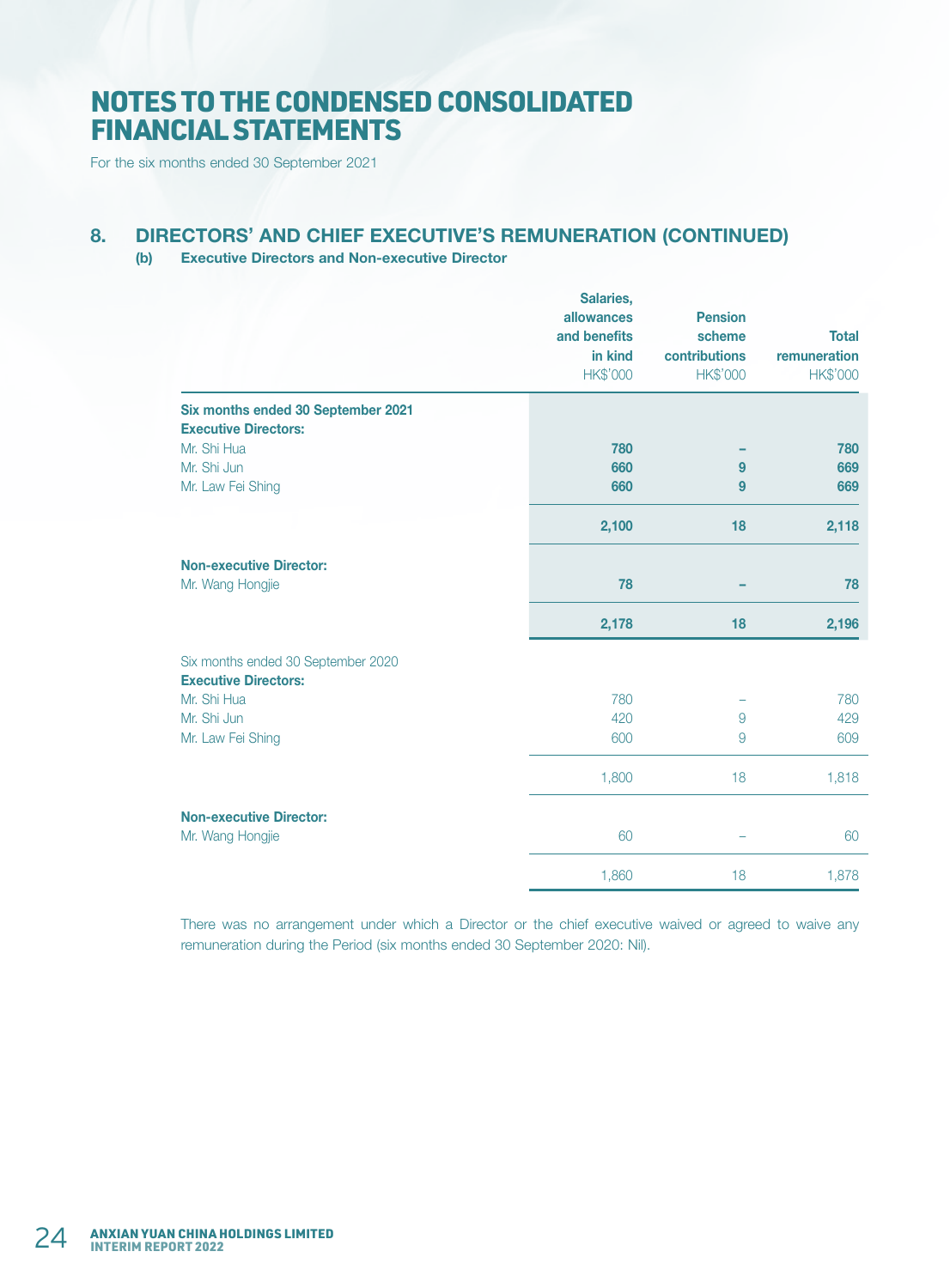For the six months ended 30 September 2021

### 9. INCOME TAX EXPENSE

The Group is subject to income tax on an entity basis on profits arising in or derived from the jurisdictions in which subsidiaries of the Group are domiciled and operate.

Pursuant to the rules and regulations of Bermuda, the Company is not subject to any income tax in that jurisdiction (six months ended 30 September 2020: Nil).

No provision for Hong Kong profits tax has been made as the Group had no assessable profits derived from or earned in Hong Kong during the Period (six months ended 30 September 2020: Nil).

Provision for the PRC current income tax is based on the statutory rate of 25% (six months ended 30 September 2020: 25%) of the assessable profits of the PRC subsidiaries of the Group as determined in accordance with the PRC Corporate Income Tax Law.

The major components of income tax expense are as follows:

|                                                     | <b>Unaudited</b><br><b>Six months ended</b><br><b>30 September</b> |                         |
|-----------------------------------------------------|--------------------------------------------------------------------|-------------------------|
|                                                     | 2021<br><b>HK\$'000</b>                                            | 2020<br><b>HK\$'000</b> |
| Current tax<br>Income tax in the PRC for the Period | 18,162                                                             | 10,332                  |
| Deferred tax                                        | (83)                                                               | 698                     |
| Total income tax expenses for the Period            | 18,079                                                             | 11,030                  |

#### 10. DIVIDEND

The Directors have declared an interim dividend of HK0.9 cent per share for the six months ended 30 September 2021 (six months ended 30 September 2020: HK0.8 cent per share), which is payable on Monday, 10 January 2022 to the Shareholders whose names appear on the registers of members of the Company on Monday, 20 December 2021.

#### (a) Dividend attributable to the Period:

|                                                                      | <b>Unaudited</b><br><b>Six months ended</b><br><b>30 September</b> |                         |
|----------------------------------------------------------------------|--------------------------------------------------------------------|-------------------------|
|                                                                      | 2021<br><b>HK\$'000</b>                                            | 2020<br><b>HK\$'000</b> |
| Interim dividend of HK0.9 cent (2020: HK0.8 cent) per share declared | 19,992                                                             | 17.771                  |

The interim dividend was proposed after the end of the relevant financial period and has not been recognized as a liability at the end of the relevant financial period.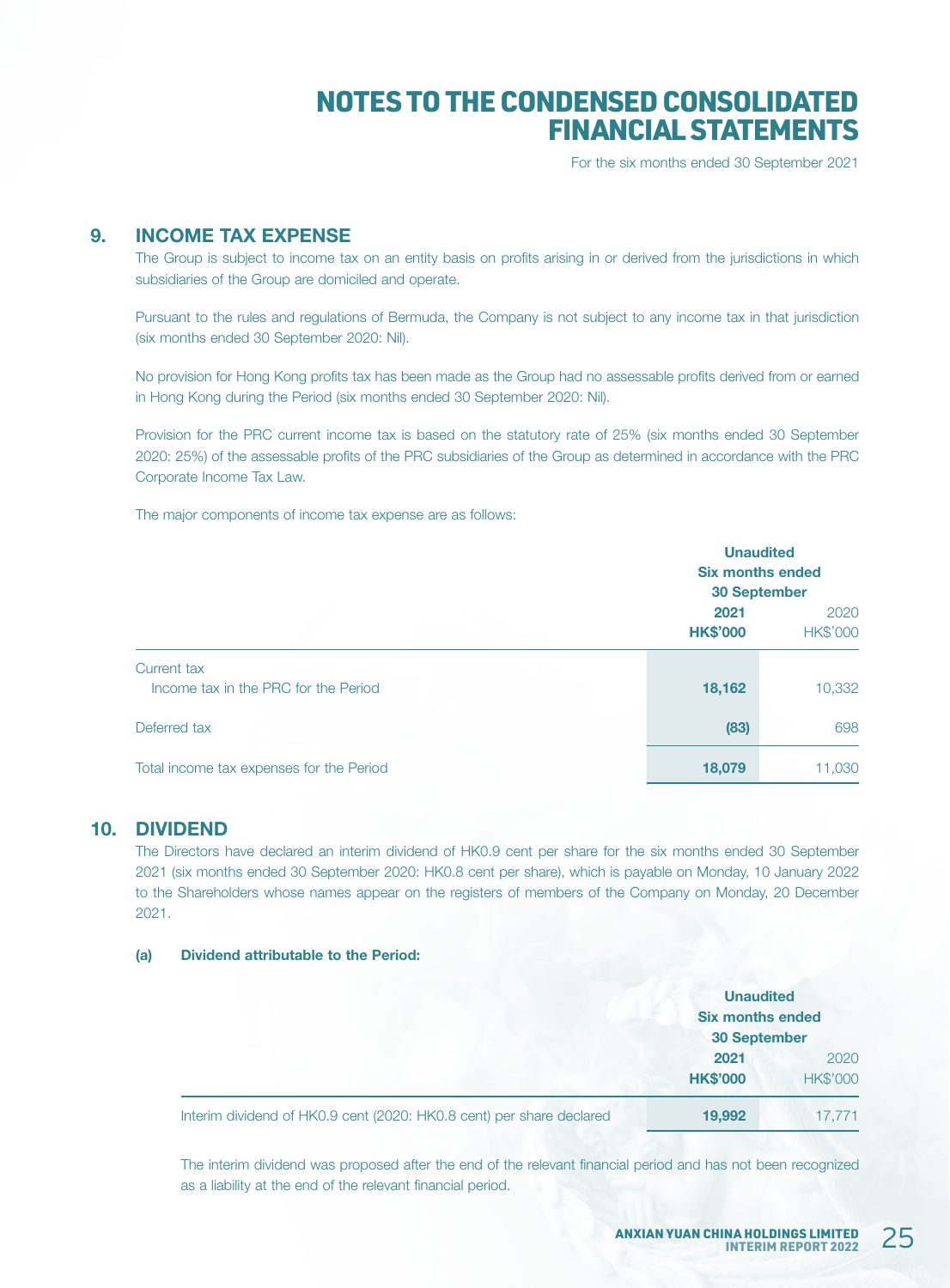For the six months ended 30 September 2021

### 10. DIVIDEND (CONTINUED)

(b) At a meeting held on 21 June 2021, the Directors proposed a final dividend of HK1.0 cent per ordinary share for the year ended 31 March 2021 (31 March 2020: Nil), which was estimated to be HK\$22,214,000 at the time calculated on the basis of the ordinary share in issue as at 31 March 2021. The final dividend was approved by Shareholders at the annual general meeting on 24 September 2021.

## 11. EARNINGS PER SHARE FOR PROFIT ATTRIBUTABLE TO OWNERS OF THE **COMPANY**

The calculation of the basic earnings per share is based on the profit for the Period attributable to owners of the Company of HK\$35,383,000 (six months ended 30 September 2020: HK\$29,026,000), and the weighted average number of ordinary shares of 2,221,363,000 (six months ended 30 September 2020: 1,480,703,000) in issue during the Period.

The weighted average number of ordinary shares for the purpose of basic and diluted earnings per share for the period ended 30 September 2020 has been adjusted for the Rights Issue on 30 July 2020.

For the six months ended 30 September 2021, there was no dilutive potential ordinary shares (six months ended 30 September 2020: Nil) and hence the diluted earnings per share is the same as basic earnings per share.

### 12. MOVEMENTS IN PROPERTY, PLANT AND EQUIPMENT, RIGHT-OF-USE ASSETS AND INTANGIBLE ASSETS

During the Period, the Group acquired items of property, plant and machinery with a cost of HK\$1,373,000 (six months ended 30 September 2020: HK\$465,000). Items of property, plant and machinery with a net carrying value of HK\$16,000 were disposed of during the Period (six months ended 30 September 2020: Nil), resulting in a gain on disposal of HK\$20,000 (six months ended 30 September 2020: HK\$116,000).

No property, plant and equipment were pledged for the banking facilities granted by the banks at the end of the Period (31 March 2021: Nil).

In addition, the Group has entered into new lease agreements during the Period. Right-of-use assets amounted to HK\$671,000 (six months ended 30 September 2020: HK\$1,329,000) has been recognised for the Period accordingly.

No additions to intangible assets was made during the Period (six months ended 30 September 2020: Nil).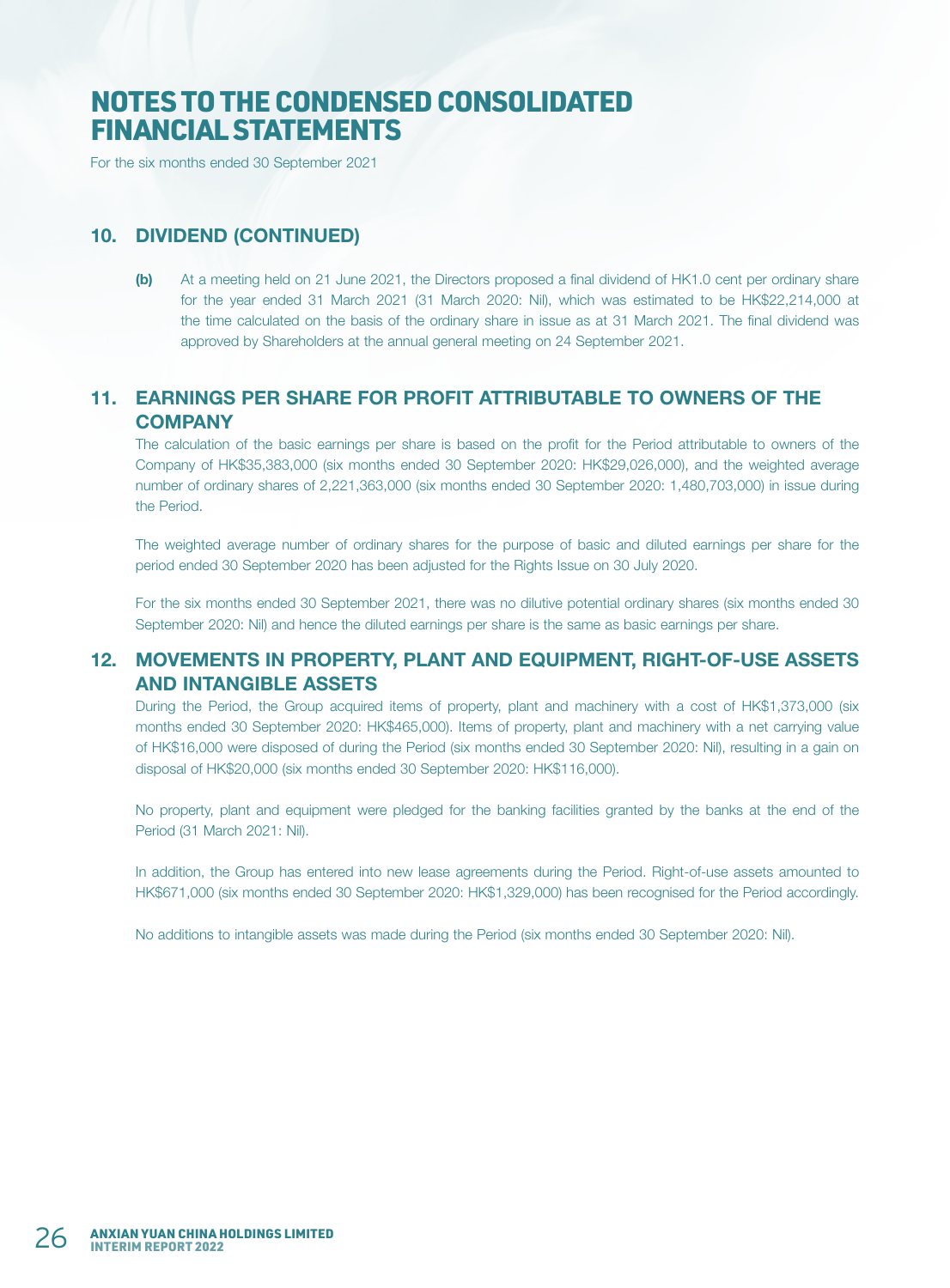For the six months ended 30 September 2021

### 13. CEMETERY ASSETS

|                      | <b>Unaudited</b>    | Audited         |
|----------------------|---------------------|-----------------|
|                      | As at               | As at           |
|                      | <b>30 September</b> | 31 March        |
|                      | 2021                | 2021            |
|                      | <b>HK\$'000</b>     | <b>HK\$'000</b> |
| Land costs           | 20,151              | 20,135          |
| Landscape facilities | 204,333             | 205,170         |
|                      | 224,484             | 225,305         |

## 14. INVENTORIES

|                          | <b>Unaudited</b><br>As at<br><b>30 September</b><br>2021<br><b>HK\$'000</b> | Audited<br>As at<br>31 March<br>2021<br>HK\$'000 |
|--------------------------|-----------------------------------------------------------------------------|--------------------------------------------------|
| Inventories<br>$-$ Tombs | 278,304                                                                     | 281,143                                          |

As at 30 September 2021, inventories of approximately HK\$192,072,000 (31 March 2021: HK\$212,174,000) are expected to be recovered in more than one year.

#### 15. TRADE RECEIVABLES

An aging analysis of the trade receivables as at the end of the Period, based on the invoice date and net of loss allowance, is as follows:

|                | <b>Unaudited</b><br>As at<br><b>30 September</b><br>2021 | Audited<br>As at<br>31 March<br>2021 |
|----------------|----------------------------------------------------------|--------------------------------------|
|                | <b>HK\$'000</b>                                          | <b>HK\$'000</b>                      |
| Within 60 days | 598                                                      | 612                                  |
| 61 to 180 days |                                                          | 31                                   |
| Over 1 year    | 815                                                      | 803                                  |
|                | 1,413                                                    | 1,446                                |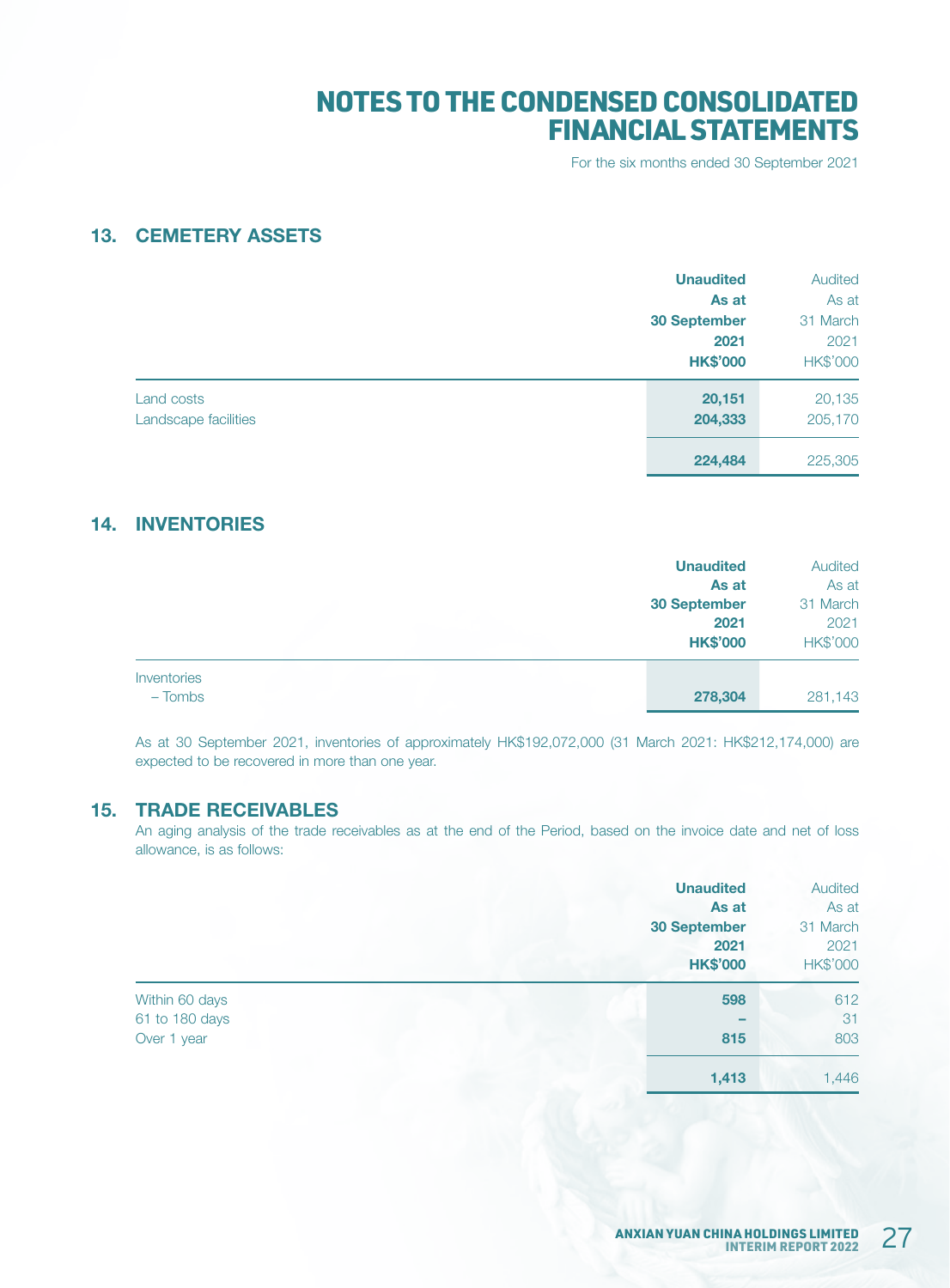For the six months ended 30 September 2021

### 16. LOAN TO NON-CONTROLLING SHAREHOLDER

During the year ended 31 March 2021, Anxian Yuan (Zhejiang), a wholly-owned subsidiary of the Group, granted a loan to a non-controlling shareholder of Yin Chuan Fu Shou Yuan, the subsidiary of the Group, with principal amount of RMB3,000,000 (equivalent to approximately of HK\$3,550,000). This loan is interest-bearing at 1% per annum with an effective interest rate of 4.64% per annum. The loan and the accrued interest are repayable in five years annually and secured by 30% equity interests of Yin Chuan Fu Shou Yuan held by this non-controlling shareholder.

|                | <b>Unaudited</b>    | Audited         |
|----------------|---------------------|-----------------|
|                | As at               | As at           |
|                | <b>30 September</b> | 31 March        |
|                | 2021                | 2021            |
|                | <b>HK\$'000</b>     | <b>HK\$'000</b> |
| Analysed into: |                     |                 |
| Current        | 1,380               | 608             |
| Non-current    | 1,933               | 2,658           |
|                | 3,313               | 3,266           |

### 17. TRADE PAYABLES

An aging analysis of the trade payables as at the end of Period, based on the invoice date, is as follows:

|                 | <b>Unaudited</b>    | Audited  |
|-----------------|---------------------|----------|
|                 | As at               | As at    |
|                 | <b>30 September</b> | 31 March |
|                 | 2021                | 2021     |
|                 | <b>HK\$'000</b>     | HK\$'000 |
| Within 90 days  | 27,540              | 40,798   |
| 91 to 180 days  | 11,102              | 1,066    |
| 181 to 365 days | 3,742               | 10       |
| Over 1 year     | 6,813               | 5,284    |
|                 | 49,197              | 47,158   |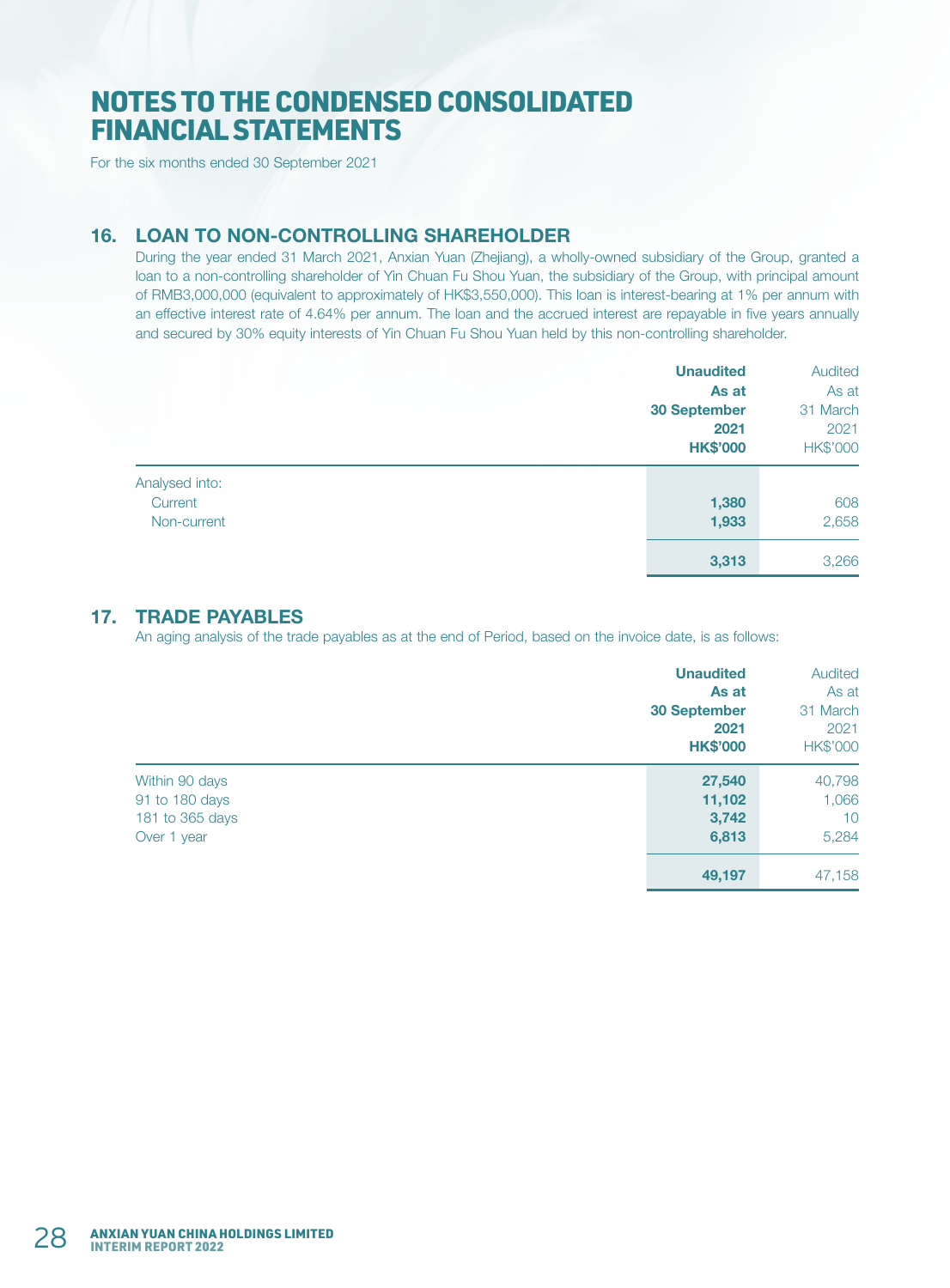For the six months ended 30 September 2021

## 18. INTEREST-BEARING BANK AND OTHER BORROWINGS

|                                                                                                    | <b>Unaudited</b><br>As at 30 September 2021 |                                |                 |
|----------------------------------------------------------------------------------------------------|---------------------------------------------|--------------------------------|-----------------|
|                                                                                                    | <b>Effective</b><br>interest rate<br>(%)    | <b>Repayment dates</b>         | <b>HK\$'000</b> |
| <b>Current</b>                                                                                     |                                             |                                |                 |
| Current portion of long-term bank loans<br>- guaranteed and secured (note (a))<br>Other borrowings | 4.75                                        | October 2021 - July 2022       | 36,010          |
| - unsecured (note (b))                                                                             | 12.00                                       | September 2022                 | 6,002           |
|                                                                                                    |                                             |                                | 42,012          |
| <b>Non-current</b><br><b>Bank loans</b>                                                            |                                             |                                |                 |
| - guaranteed and secured (note (a))                                                                | 4.75                                        | October 2022 - July 2024       | 73,653          |
|                                                                                                    |                                             |                                | 115,665         |
|                                                                                                    |                                             | Audited<br>As at 31 March 2021 |                 |
|                                                                                                    | <b>Effective</b><br>interest rate           |                                |                 |
|                                                                                                    | (% )                                        | Repayment dates                | <b>HK\$'000</b> |
| <b>Current</b><br>Current portion of long-term bank loans                                          |                                             |                                |                 |
| - guaranteed and secured (note (a))<br>Other borrowings                                            | 4.75                                        | April 2021 - January 2022      | 33,129          |
| - unsecured (note (b))                                                                             | 12.00                                       | September 2022                 | 5,916           |
|                                                                                                    |                                             |                                | 39,045          |
| <b>Non-current</b>                                                                                 |                                             |                                |                 |
| <b>Bank loans</b><br>- guaranteed and secured (note (a))                                           | 4.75                                        | April 2022 - July 2024         | 90,348          |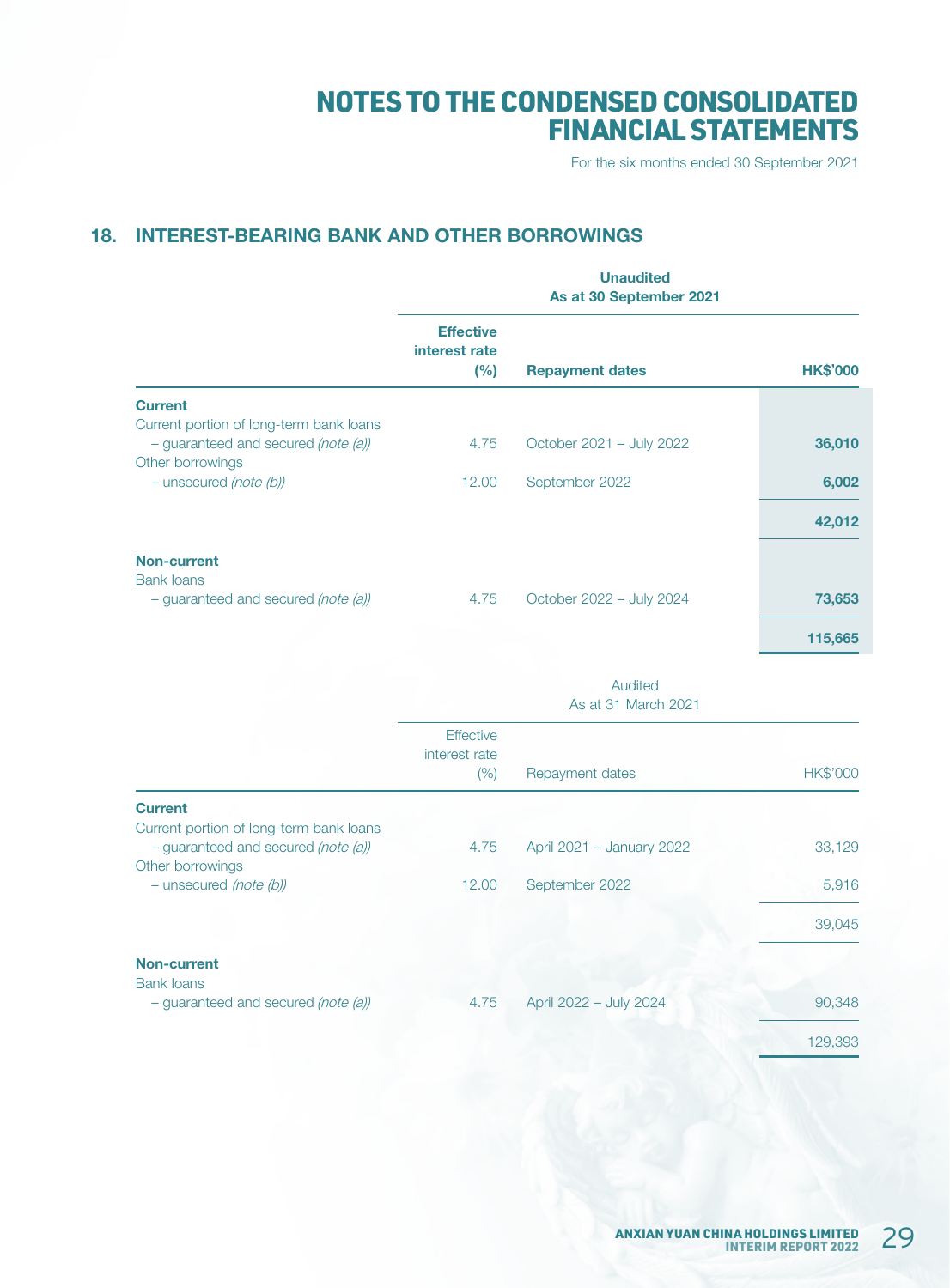For the six months ended 30 September 2021

## 18. INTEREST-BEARING BANK AND OTHER BORROWINGS (CONTINUED)

|                                                                              | <b>Unaudited</b><br>As at<br><b>30 September</b><br>2021<br><b>HK\$'000</b> | Audited<br>As at<br>31 March<br>2021<br><b>HK\$'000</b> |
|------------------------------------------------------------------------------|-----------------------------------------------------------------------------|---------------------------------------------------------|
| Based on the repayment schedules and analysed into:<br>Bank loans repayable: |                                                                             |                                                         |
| Within one year                                                              | 36,010                                                                      | 33,129                                                  |
| In the second year                                                           | 36,010                                                                      | 35,496                                                  |
| In the third to fifth years, inclusive                                       | 37,643                                                                      | 54,852                                                  |
|                                                                              | 109,663                                                                     | 123,477                                                 |
| Other borrowings repayable:                                                  |                                                                             |                                                         |
| Within one year                                                              | 6,002                                                                       |                                                         |
| In the second year                                                           |                                                                             | 5,916                                                   |
|                                                                              | 6,002                                                                       | 5,916                                                   |
|                                                                              | 115,665                                                                     | 129,393                                                 |

#### Notes:

(a) As at 30 September 2021, the Group's bank loans amounting to HK\$109,663,000 (31 March 2021: HK\$123,477,000) are secured by 98.38% equity interests in a subsidiary of the Company and properties owned by a related company in which one of the Executive Directors has control, together with the rental income receivables from these properties and guaranteed by a subsidiary.

On 5 November 2021, the Group has early repaid the bank loans in part amounting to HK\$48,013,000, the final repayment date will be revised to April 2023.

- (b) The balance is unsecured and due in September 2022. As this loan contains a repayment on demand clause, it is classified as current liabilities accordingly.
- (c) All borrowings are denominated in RMB.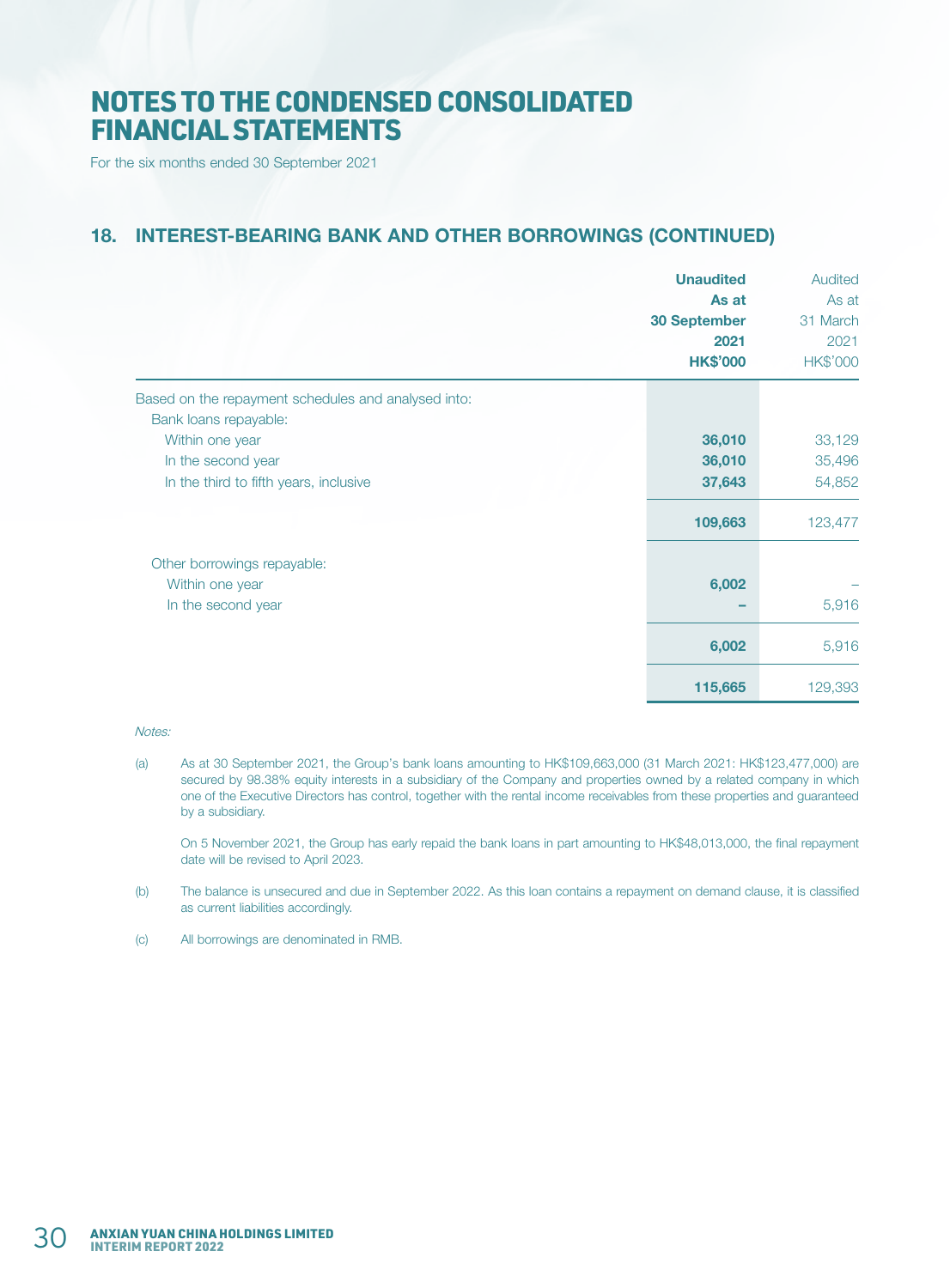For the six months ended 30 September 2021

## 19. SHARE CAPITAL

|                                                                                        | <b>Unaudited</b><br>As at<br><b>30 September</b><br>2021<br><b>HK\$'000</b> | Audited<br>As at<br>31 March<br>2021<br><b>HK\$'000</b> |
|----------------------------------------------------------------------------------------|-----------------------------------------------------------------------------|---------------------------------------------------------|
| Issued and fully paid:<br>2,221,363,000 (31 March 2021: 2,221,363,000) ordinary shares | 222,136                                                                     | 222,136                                                 |

A summary of movements in the Company's share capital is as follows:

|                                        | Number of<br>shares<br>(1000) | <b>Nominal</b><br>value<br><b>HK\$'000</b> |
|----------------------------------------|-------------------------------|--------------------------------------------|
| At 31 March 2021 and 30 September 2021 | 2,221,363                     | 222,136                                    |

## 20. CAPITAL COMMITMENTS

The Group had no material capital commitment at the end of the Period (31 March 2021: Nil).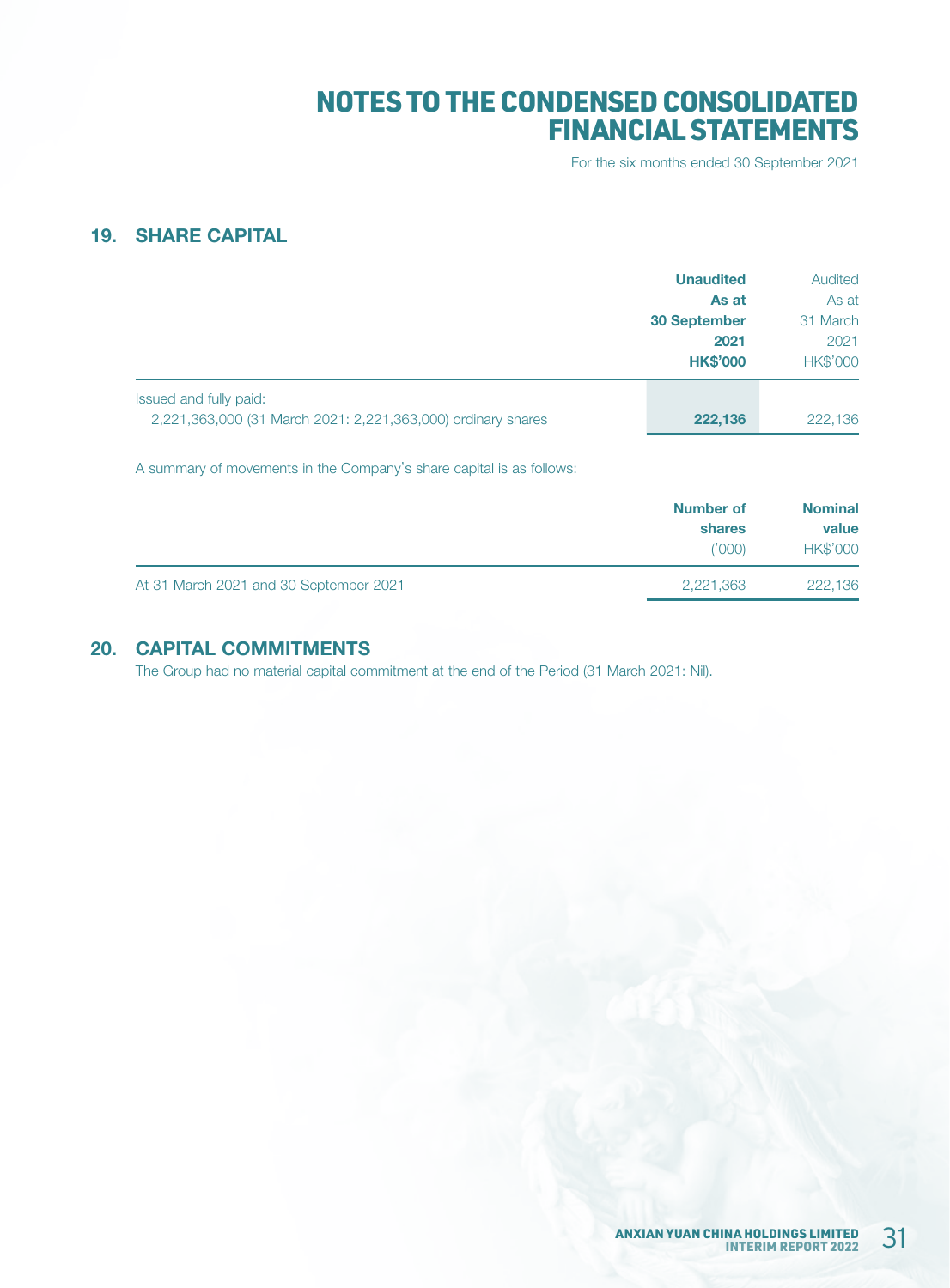For the six months ended 30 September 2021

## 21. RELATED PARTY TRANSACTIONS

In addition to the transactions and balances detailed elsewhere in these financial statements, the Group had the following transactions with related parties during the Period.

#### (a) Other transactions with related parties

|                                                                                                        |                         | <b>Unaudited</b><br><b>Six months ended</b><br><b>30 September</b> |  |
|--------------------------------------------------------------------------------------------------------|-------------------------|--------------------------------------------------------------------|--|
|                                                                                                        | 2021<br><b>HK\$'000</b> | 2020<br><b>HK\$'000</b>                                            |  |
| Consultancy fee to a related company in which one of the<br>Executive Directors has control (note (i)) | 1.446                   | 1.331                                                              |  |

#### Note:

(i) The transaction constitute a de minimis transactions under Rule 14A.76(1)(c) of Chapter 14A of the Listing Rules and are therefore fully exempted from all disclosure requirements.

#### (b) Outstanding balances with related parties

The Group had outstanding balance to a related company, included in "Other payables", of HK\$30,000 (31 March 2021: HK\$30,000) as at the end of the reporting period. The amount was non-trade in nature, unsecured, interest-free and repayable on demand.

#### (c) Compensation of key management personnel of the Group

The Directors are of the opinion that the key management are those persons having the authority and responsibility for planning, directing and controlling the activities of the Group, directly or indirectly, and are defined as the Executive Directors, Non-executive Directors and the Chief Executive Officer of the Company. Details of the key management remuneration are set out in note 8 to the financial statements.

### 22. EVENTS AFTER THE REPORTING DATE

There was no event occurring after the reporting date to be disclosed by the Group up to the approval date of the condensed consolidated financial statements.

### 23. APPROVAL OF THE FINANCIAL STATEMENTS

These financial statements were approved and authorised for issue by the Board on 26 November 2021.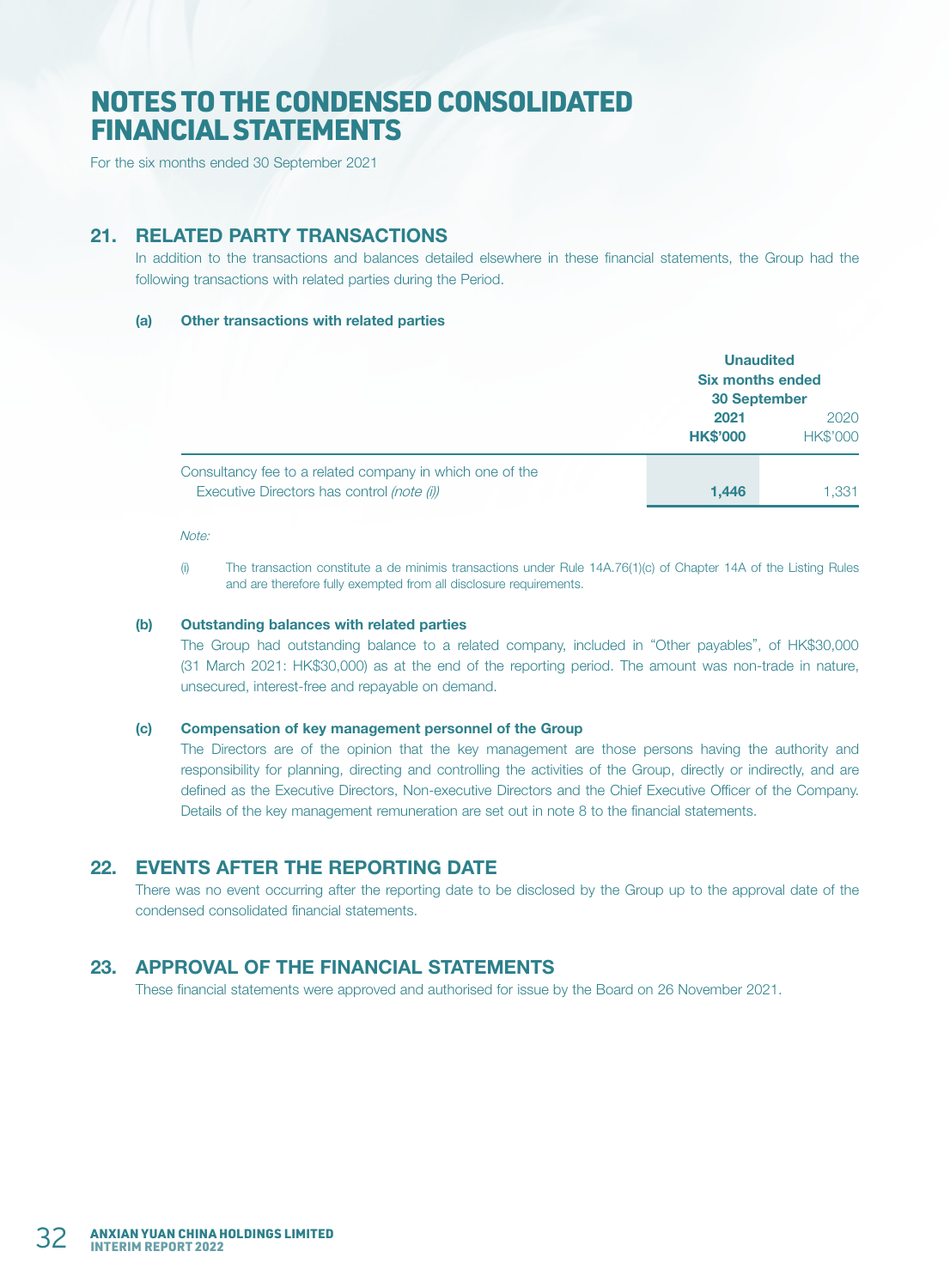

In this interim report, the following expressions shall have the following meanings unless the context otherwise requires:

| Anxian Yuan (Zhejiang)                | 安賢園 (浙江) 投資管理有限公司 (in English, for identification purpose,<br>Anxian Yuan (Zhejiang) Investment Management Company Limited), a<br>limited liability company established under the laws of the PRC |
|---------------------------------------|---------------------------------------------------------------------------------------------------------------------------------------------------------------------------------------------------|
| <b>Board</b>                          | the board of Directors                                                                                                                                                                            |
| Chairman                              | the chairman of the Board                                                                                                                                                                         |
| <b>Chief Executive Officer</b>        | the chief executive officer of the Company                                                                                                                                                        |
| Code                                  | the Corporate Governance Code and Corporate Governance Report as<br>set out in Appendix 14 of the Listing Rules                                                                                   |
| Company/Anxian Yuan                   | Anxian Yuan China Holdings Limited, a company incorporated in the<br>Bermuda with limited liability and the issued Shares are listed on the<br><b>Stock Exchange</b>                              |
| <b>Company Secretary</b>              | The company secretary of the Company                                                                                                                                                              |
| Director(s)                           | the director(s) of the Company                                                                                                                                                                    |
| <b>Executive Director(s)</b>          | the executive Director(s)                                                                                                                                                                         |
| Group                                 | the Company and its subsidiaries                                                                                                                                                                  |
| <b>HKAS</b>                           | the Hong Kong Accounting Standards issued by the HKICPA                                                                                                                                           |
| <b>HKFRS(s)</b>                       | the Hong Kong Financial Reporting Standards, collectively includes all<br>applicable individual Hong Kong Financial Reporting Standards, HKAS<br>and Interpretations issued by the HKICPA         |
| <b>HKICPA</b>                         | the Hong Kong Institute of Certified Public Accountants                                                                                                                                           |
| Hong Kong                             | the Hong Kong Special Administrative Region of the PRC                                                                                                                                            |
| Independent Non-executive Director(s) | the independent non-executive Director(s)                                                                                                                                                         |
| <b>Listing Rules</b>                  | the Rules Governing the Listing of Securities on the Stock Exchange                                                                                                                               |
| <b>Model Code</b>                     | the Model Code for Securities Transactions by Directors of Listed Issuers<br>as set out in Appendix 10 of the Listing Rules                                                                       |
| Non-executive Director(s)             | the non-executive Director(s)                                                                                                                                                                     |